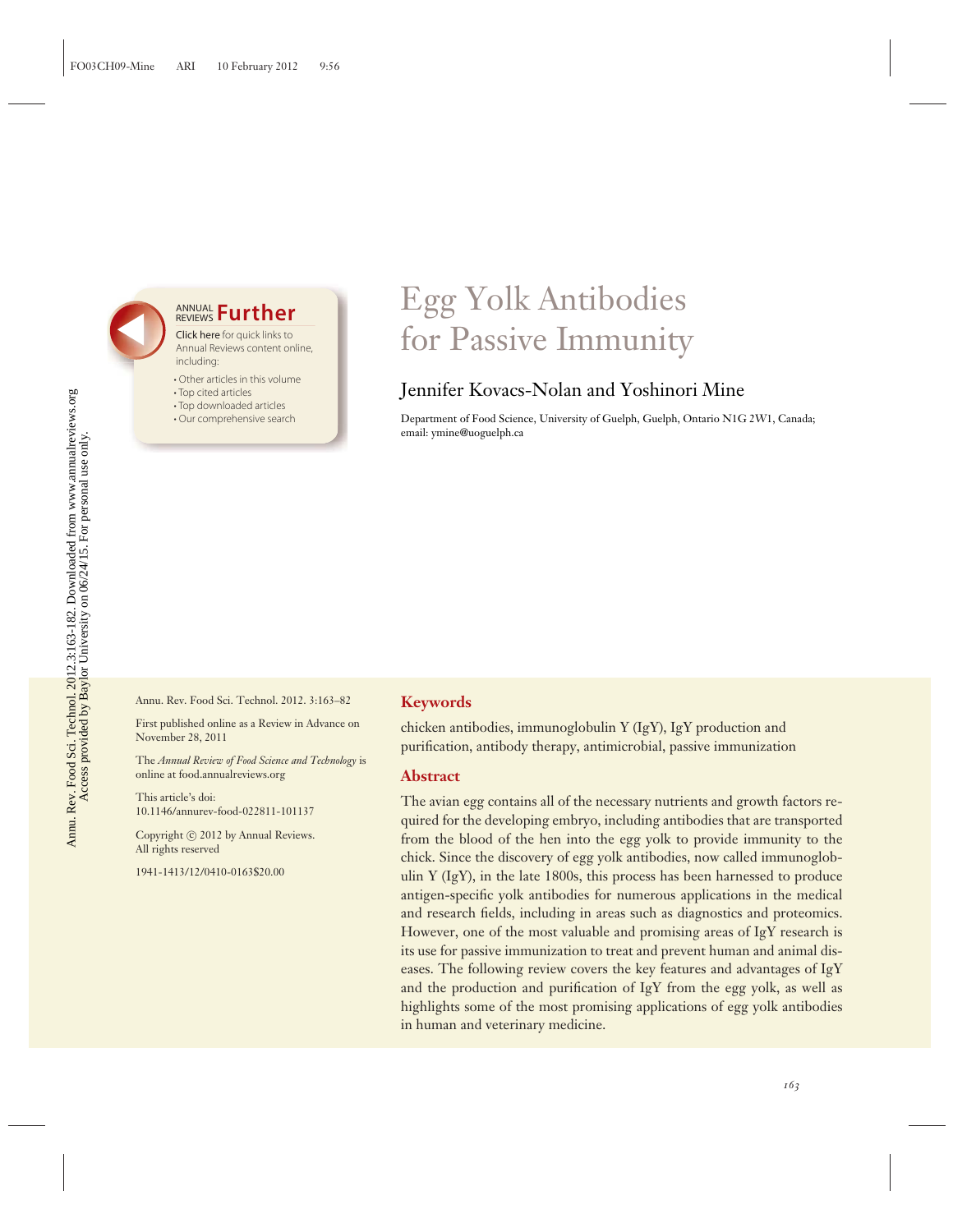#### **INTRODUCTION**

**IgY:** immunoglobulin Y **IgG:** immunoglobulin G

Hens' eggs have long been recognized sources of nutrients, including large quantities of egg yolk antibodies. Immunoglobulin Y (IgY) is the functional equivalent of immunoglobulin G (IgG) in mammals and is transferred to the yolk to passively protect the developing chick. Three classes of antibody are found in the chicken: IgY, IgA, and IgM (Leslie & Martin 1973). During egg formation, IgY in the serum is selectively transferred to the yolk via a receptor on the surface of the yolk membrane specific for IgY translocation (Morrison et al. 2002, Tesar et al. 2008), whereas IgA and IgM are deposited into the egg white (Rose et al. 1974) (**Figure 1**).

Because of differences in the immunoreactivities of IgY and IgG, egg yolk antibodies have been used in many diagnostic and biomarker discovery applications. However, much research has focused on the use of IgY for passive immunization applications.

Passive immunization has recently become an even more attractive approach because of the emergence of new and drug-resistant microorganisms, diseases that are unresponsive to drug therapy, and individuals with impaired immune systems who are unable to respond to conventional vaccines. Also, passively administered antibodies have the ability to provide rapid and immediate protection; for example, against agents of bioterrorism (Casadevall et al. 2004). The reduction of antibiotic use in the livestock industry and increasing evidence that resistant organisms may pass from animals to humans, resulting in infections that are harder to treat (Yegani & Korver 2010), have led to numerous studies to examine the use of IgY in both human and veterinary medicine.

#### **PASSIVE IMMUNITY VERSUS ACTIVE IMMUNITY**

Active immunity refers to the process of exposing the individual to an antigen to generate an adaptive immune response. This response takes days or weeks to develop but may be long lasting. Passive immunity refers to the process of providing preformed antibodies to protect against infection (**Figure 2**), and it provides immediate but short-lived protection lasting several weeks



#### **Figure 1**

During egg formation, IgY (*blue*) is transferred from the blood to the egg yolk through receptors specific for IgY translocation. IgA ( *green*) and IgM ( *purple*) are later deposited into the egg white in the oviduct. Adapted from Hatta et al. (2008).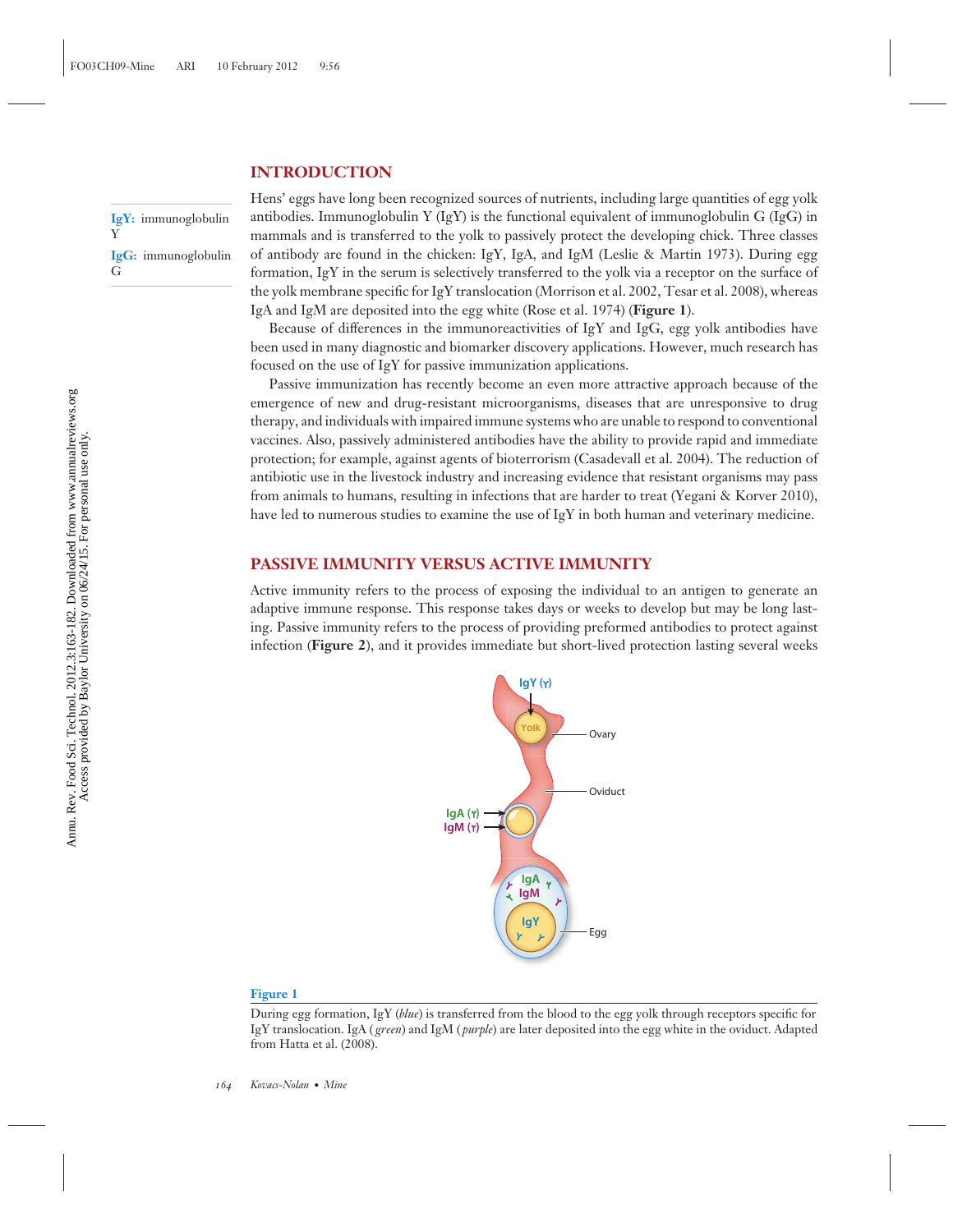# **a** Active immunity Pathogen 0 Antigen  $\bullet$ r **b** Passive immunity Antigen Antigen Antigen Antigen Antigen Antigen Antigen Antigen Antigen Antigen Antigen Antigen Antigen Antige<br>Antigen Antigen Antigen Antigen Antigen Antigen Antigen Antigen Antigen Antigen Antigen Antigen Antigen Antige Ö g P **IgY**

#### **Figure 2**

(*a*) Active immunity involves immunizing, or vaccinating, an individual with antigen to generate an adaptive immune response targeting the pathogen of interest. (*b*) In passive immunization, antibodies are isolated from another source (e.g., the yolks of immunized hens) and administered to susceptible individuals to provide pathogen-specific immunity.

to three or four months at most. Passive immunity can be classified as natural or acquired (Baxter 2007).

The immune system of the neonate is relatively immature, therefore maternal antibodies are passed to the offspring in order to confer natural passive immunity until the infant can develop its own immune response. In humans, maternal antibodies (IgG) are transferred from the mother to the fetus during pregnancy and to the neonate through IgA in the breast milk. Other mammals, such as cows, horses, pigs, sheep, and goats, obtain maternal antibodies via colostrum, which are then transported across the intestinal epithelium of the neonate into circulation (Chucri et al. 2010, Lilius & Marnila 2001, Van de Perre 2003).

In contrast, acquired passive immunity involves obtaining antigen-specific antibodies from another source (i.e., an immune individual or animal) and administering it to protect susceptible individuals (Baxter 2007). Because of the transient nature of the protection provided by passively transferred antibodies, repeated or continuous antibody administration is necessary, and large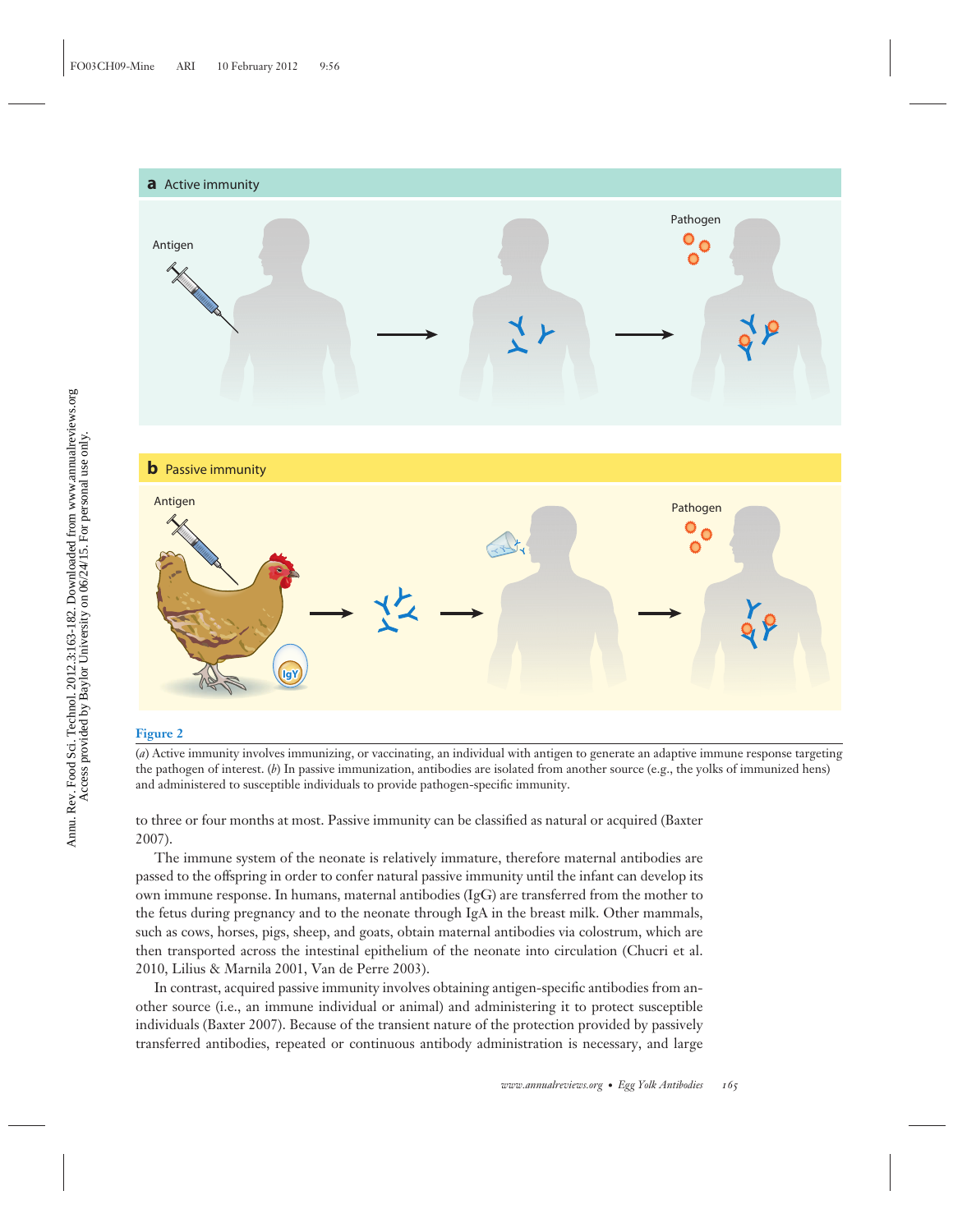**FCA:** Freund's complete adjuvant

**PLA<sub>2</sub>:** phospholipase  $A<sub>2</sub>$ 

**FIA:** Freund's incomplete adjuvant amounts of preformed antigen-specific antibody are required, especially when used orally. Hens' eggs are an excellent source of large quantities of antibodies that can be used for passive immunization applications.

#### **ADVANTAGES OF EGGS AS AN ANTIBODY SOURCE**

There are a number of advantages to using chickens for the production of antibodies. When considering antibody production for passive immunotherapy applications, chickens present a much more economical source of large quantities of specific antibodies (Schade et al. 2007). Nakai et al. (1994) estimated that the productivity of antibodies from yolk was nearly 18 times greater than that from rabbits, based on the weight of antibody produced per animal. IgY production is also less invasive, requiring only the daily collection of eggs compared to blood collection in mammals (Karlsson et al. 2004).

The genetic differences between chickens and mammals make it possible to produce antibodies against highly conserved mammalian proteins, which otherwise would not be possible in mammals, and much less antigen is required to produce an efficient immune response (Larsson et al. 1998). Similarly, chicken antibodies recognize different epitopes than mammalian antibodies, resulting in a different antibody repertoire (Carlander et al. 1999). In contrast to mammalian serum, egg yolk contains only a single class of antibody (IgY), which can easily be isolated from the yolk by precipitation techniques (Gassmann et al. 1990) and IgY does not activate mammalian complement or interact with mammalian Fc receptors that could mediate an inflammatory response (Carlander et al. 2000).

Finally, the vaccination of hens and automated collection and processing of eggs is already carried out on an industrial scale, making the large-scale production of IgY technically feasible (Cotterill & McBee 1995, Sharma 1999).

#### **PRODUCTION OF IgY**

The production of large amounts of  $IgY$  in a cost-effective manner is key to its successful use for passive immunization. To this end, several aspects of hen immunization have been studied in order to improve IgY production and yolk deposition, including immunization route, vaccine adjuvant, and type of antigen (Levesque et al. 2007).

The most common injection route is the intramuscular route, and Chang et al. (1999) demonstrated that intramuscular immunization resulted in higher levels of specific IgY when compared to antigen injected subcutaneously.

Oil-based adjuvants, such as Freund's complete adjuvant (FCA), remain the most effective adjuvants for antibody production; however, FCA has been associated with potentially severe injection site reactions (Wanke et al. 1996). Alternatively, the addition of immunostimulating components to vaccine formulations can markedly increase antibody levels in the yolk and utilize less antigen, thereby being more cost-effective (Herath et al. 2010, Levesque et al. 2007, Trott et al. 2008). Adding whole-killed *Streptococcus suis* or *Staphylococcus aureus* was found to increase IgY levels against phospholipase  $A_2$  (PLA<sub>2</sub>) by 51% or 62%, respectively (Trott et al. 2008). Moreover, Levesque et al. (2007) found that adding synthetic oligonucleotides containing unmethylated CpG dinucleotides, characteristic of bacterial DNA, to Freund's incomplete adjuvant (FIA) increased specific IgY production by up to 480%. The use of DNA vaccines has also been described for IgY production (Cova 2005). This process involves immunizing birds with plasmid DNA encoding the antigen of interest and eliminates the potentially tedious and costly process of purifying antigens.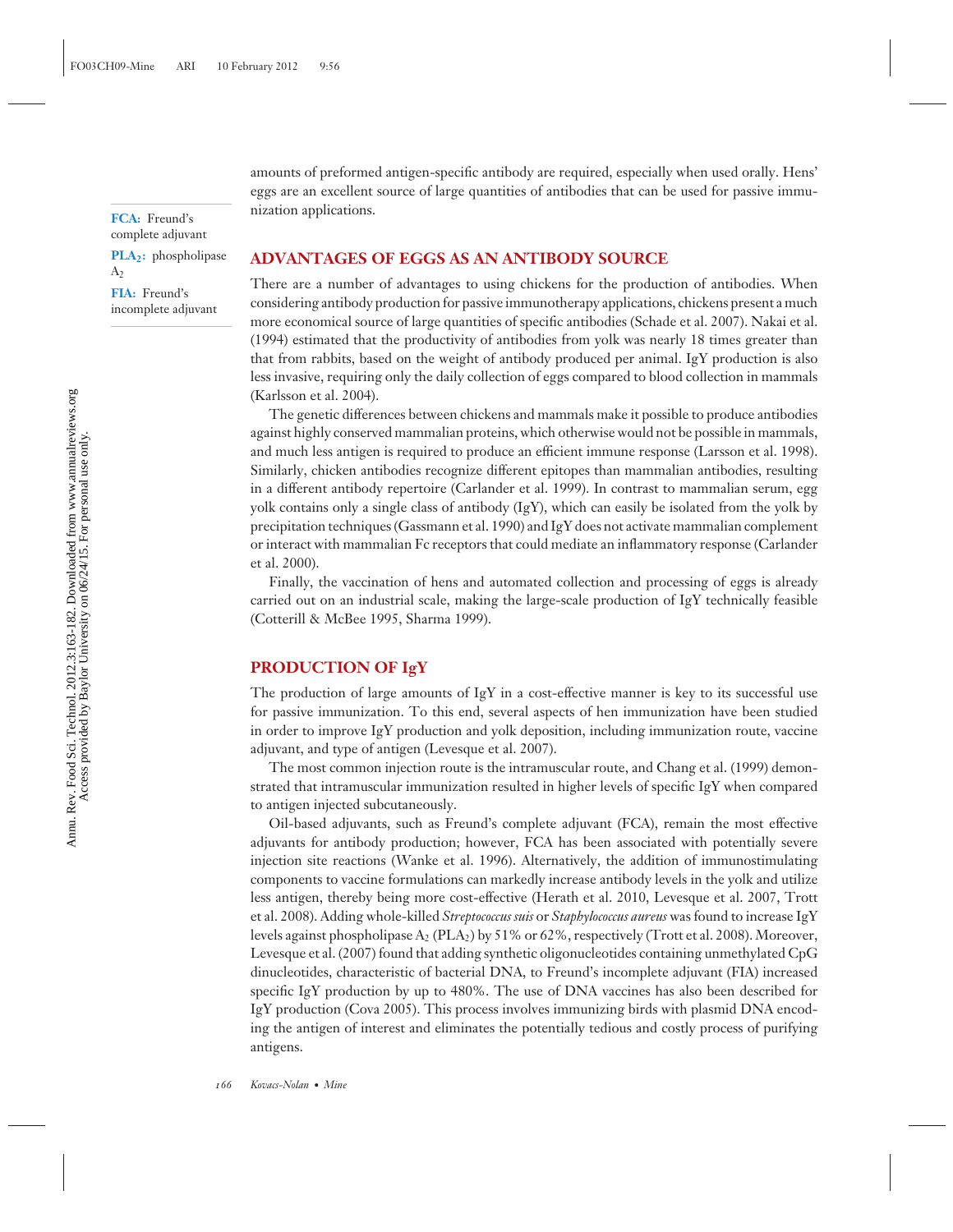Although the amount of IgY deposited into the yolk varies depending on several factors, including the age, breed of chicken, and antigen used, IgY yields have been reported to range from 60 to 150 mg IgY per egg (Cook & Trott 2010, Pauly et al. 2009). Given that a typical hen can lay approximately 325 eggs per year, this can result in a potential yield of around 20–40 g of IgY per year (Pauly et al. 2009), of which 2% to 10% is antigen-specific (Schade et al. 1991, Tini et al. 2002). Pauly et al. (2009) monitored IgY levels in chickens over a two-year period and found that although the laying capacity decreased in the second year, this was compensated for by a greater amount of total IgY per egg. Similar results were observed by Trott et al. (2009b), who found that older hens had higher IgY titers compared with younger hens.

One of the major challenges in IgY purification is separating the water soluble IgY from the yolk lipoproteins (Hatta et al. 2008), and a number of methods have been reported that result in different yields and purities. This typically involves isolating the IgY-containing water soluble fraction, followed by additional purification steps. Dilution of the yolk with water, which results in the aggregation of yolk lipoproteins at low ionic strength ( Jensenius et al. 1981), followed by centrifugation or ultrafiltration, has been reported (Akita & Nakai 1992; Kim & Nakai 1996, 1998). Likewise, freezing and thawing of diluted yolk, producing lipid aggregates that are large enough to be removed by conventional low speed centrifugation, have also been used ( Jensenius & Koch 1993), resulting in a purity of approximately 70% (Deignan et al. 2000). For dilution methods, pH and extent of dilution are very important for optimal IgY recovery, and Nakai et al. (1994) found that the best results were obtained using a six-fold water dilution, at pH 5.0.

Other methods of removing lipoproteins prior to IgY purification include organic solvent delipidation (Horikoshi et al. 1993, Kwan et al. 1991, Polson 1990) and use of lipoprotein coagulating agents, such as polyethylene glycol (Akita & Nakai 1993, Polson et al. 1980b, Svendsen et al. 1995) or dextran sulfate ( Jensenius et al. 1981); however, application of these methods for large-scale production of IgY for passive immunization are limited by problems related to safety as well as cost constraints (Hatta et al. 2008). As an alternative, natural polysaccharides, including sodium alginate (Hatta et al. 1988), xanthan gum (Akita & Nakai 1993), λ-carrageenan (Hatta et al. 1990), and pectin have been found to be just as effective, precipitating more than 90% of lipoproteins from yolk (Chang et al. 2000).

#### **MOLECULAR PROPERTIES OF IgY**

Despite sharing a similar biological function, there are some striking differences in the structures and immunoreactivities of IgY and IgG. IgY is composed of two identical heavy (H) and two identical light (L) chains linked by a disulfide bridge and has a molecular mass of ∼180 kDa, larger than mammalian IgG (∼150 kDa). The light chain of both antibodies consists of one variable domain  $(V<sub>L</sub>)$  and one constant  $(C<sub>L</sub>)$  domain. The heavy chain of IgY consists of one variable domain (V<sub>H</sub>) and four constant domains (C<sub>H</sub>1, C<sub>H</sub>2, C<sub>H</sub>3, and C<sub>H</sub>4), in contrast to IgG, which has only three constant domains, and IgY has a shorter and less flexible hinge region (Warr et al. 1995). Both antibodies contain Asn-linked oligosaccharides; however, IgY contains highmannose-type oligosaccharides, which differ from those of IgG (Suzuki & Lee 2004, Taylor et al. 2009). In addition, the β-sheet content of IgY has been reported to be lower, suggesting that the conformation of IgY is more disordered and therefore less stable than IgG (Shimizu et al. 1992). The isoelectric point of IgY is in the range of 5.7 to 7.6 and is lower than that of IgG (Polson et al. 1980a), and it has been suggested that IgY may be more hydrophobic, which would correspond to the lipid-rich environment of the yolk (Davalos-Pantoja et al. 2000).

The stability of IgY under various processing and physiological conditions is an important consideration for passive immunotherapy applications. The activity of IgY has been shown to

**V**L**:** antibody light chain, variable domain

**C**L**:** antibody light chain, constant domain

**V**H**:** antibody heavy chain, variable domain

**C**<sub>H</sub>: antibody heavy chain, constant domain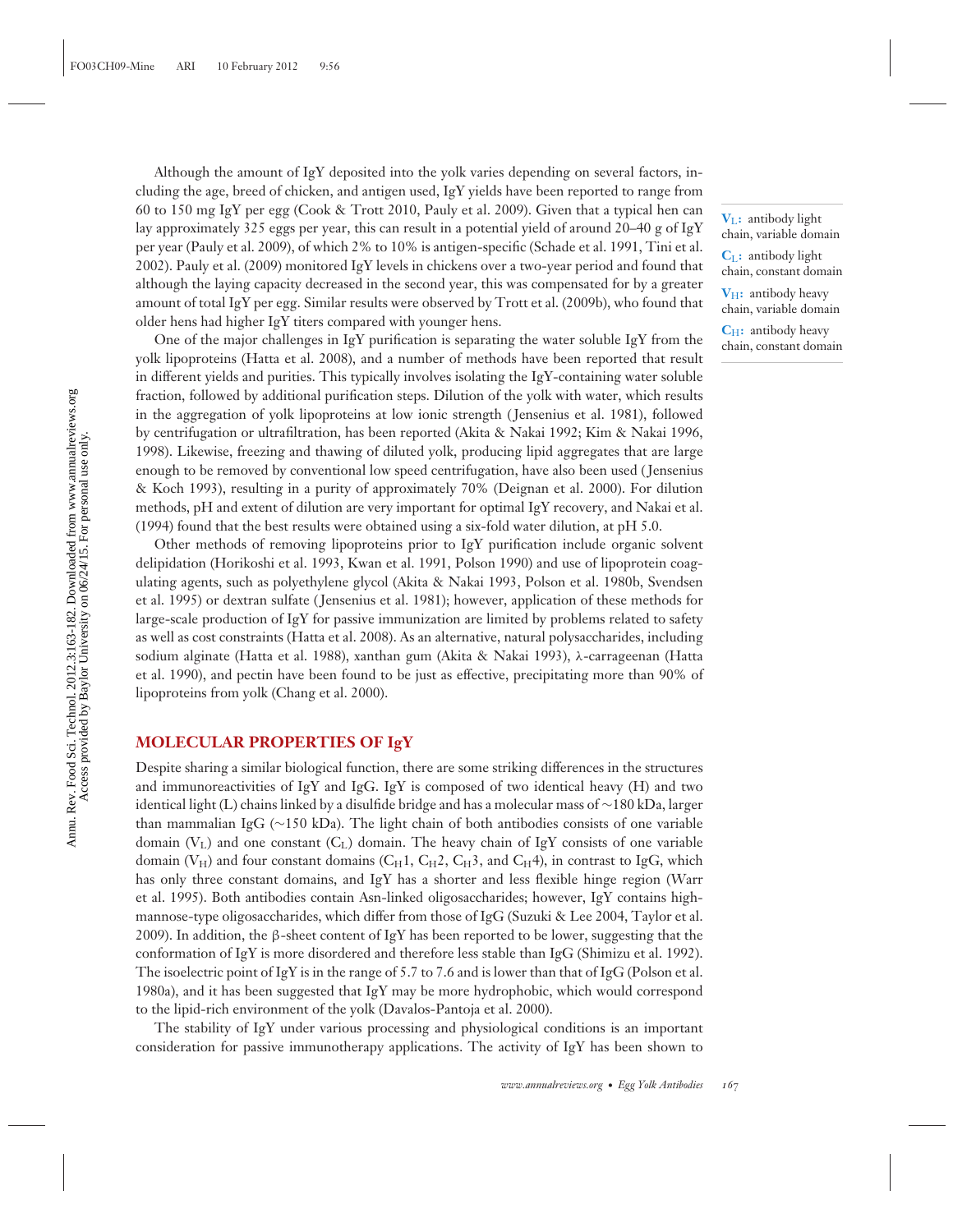decrease with increasing temperature and time. Minimal loss of activity was observed following heating between 60**◦**C and 65**◦**C but was decreased markedly by heating for 15 min at 70**◦**C or higher (Hatta et al. 1993a; Shimizu et al. 1988, 1993b). However, addition of carbohydrates has been found to improve its heat resistance (Cook & Trott 2010, Shimizu et al. 1994). Likewise, it has been shown that the addition of disaccharides or complex carbohydrates to IgY prior to freezedrying can improve stability during storage ( Jaradat & Marquardt 2000, Nilsson & Larsson 2007).

IgY is relatively stable between pH 4 and pH 11 but displays a rapid reduction in activity above pH 12 (Hatta et al. 1993a, Lee et al. 2002b, Shimizu et al. 1988). At pH 3.5, IgY activity decreases and is almost completely lost at pH 3 because of rapid conformational changes (Shimizu et al. 1988, 1992, 1993b). However, pH stability may be improved by the addition of stabilizers, such as sugars, complex carbohydrates, and polyols (Chang et al. 2000, Lee et al. 2002b, Shimizu et al. 1994).

As with any protein, antibodies are susceptible to proteolytic digestion (Reilly et al. 1997). The sensitivity of IgY to pepsin digestion is highly dependent on the pH and enzyme to substrate ratio used (Hatta et al. 1993b). Shimizu et al. (1988) found that antibody activity was completely lost following pepsin digestion below pH 4.5 at an enzyme to substrate ratio of 1:20. Using similar conditions, Hatta et al. (1993b) found that 63% of IgY activity remained even after 4 h when pepsin was used at an enzyme to substrate ratio of 1:200; however, activity was rapidly lost using this ratio at pH 2. Following trypsin and chymotrypsin digestion, IgY retained 39% and 41% of its activity, respectively, after 8 h of digestion, despite the apparent production of peptides (Shimizu et al. 1988).

Gastric pH, enzyme levels, and gastric transit times can vary depending on a number of factors, including age and health status, thus inactivation of IgY during digestive processes may be a major concern for oral immunotherapy applications of IgY. Because gastric content and diet can also affect these parameters, it should be noted that the matrix in which IgY is administered (e.g., purified antibody versus whole egg yolk) may also affect antibody stability (Cook & Trott 2010, Jaradat & Marquardt 2000). In humans, oral IgA antibodies are transferred to the neonate via colostrum to confer passive immunity; however, it has been suggested that IgA in human milk may be protected from proteolysis by binding to a secretory component (Reilly et al. 1997). A number of studies have looked at the survival of orally administered antibodies from different species (i.e., bovine and avian sources) following passage through the gastrointestinal tract in both humans and animals, with varying results. Roos et al. (1995) found that 19% of orally ingested bovine IgG was still active following digestion in humans, whereas other studies have reported that up to 50% of orally administered antibodies could be recovered in adult or infant stool (reviewed in Reilly et al. 1997). On the other hand, Bogstedt et al. (1997) detected only minute amounts  $\leq 0.01\%$ ) of orally administered bovine IgG or chicken IgY in the stool of healthy adults.

In order to prevent inactivation of IgY following oral administration, a number of encapsulation techniques have been examined. Multiple emulsions (Shimizu & Nakane 1995) and microencapsulation of IgY using liposomes (Shimizu et al. 1993a) have previously been described; however, these have shown limited effectiveness. The macroencapsulation of IgY using enteric-coated gelatin capsules has also been examined and was found to significantly improve antibody stability (Akita & Nakai 2000). The use of a pH-sensitive methacrylic acid copolymer (Kovacs-Nolan & Mine 2005), chitosan-alginate microcapsules (Li et al. 2007, 2009a,b), and whey protein–based microcapsules (Cho et al. 2005) have also been shown to increase IgY stability to gastric conditions, both in vitro and in vivo. Recently, Xun et al. (2010) described the use of the cytoprotective agent sucralfate and found that it could improve IgY resistance to low pH and pepsin treatment, as well as enhance storage stability, in a dose-dependent manner. Finding an effective method of protecting IgY from degradation would not only ensure the delivery of a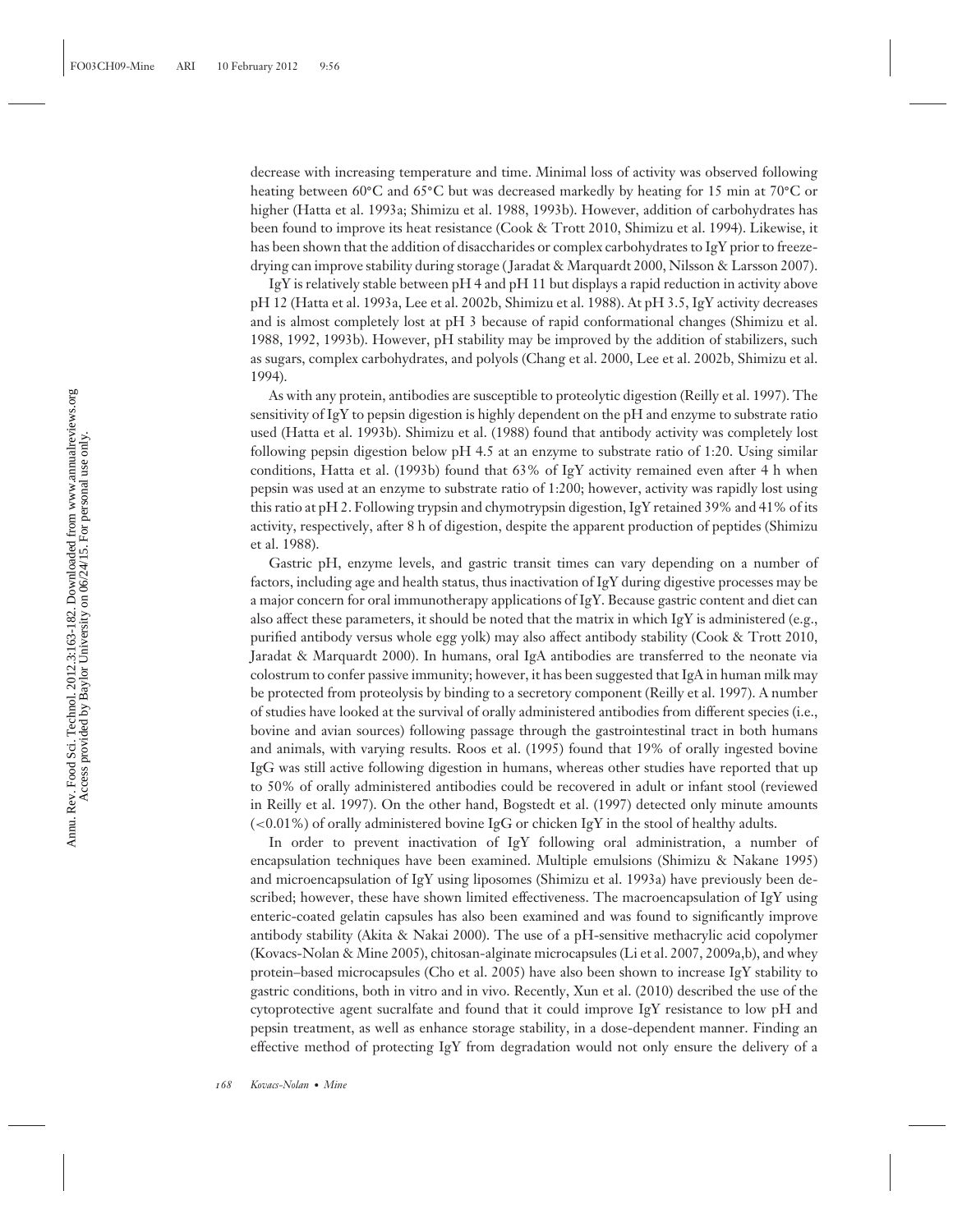#### **PASSIVE IMMUNIZATION APPLICATIONS OF IgY**

#### **IgY Use in Veterinary Applications**

Antimicrobials are used extensively in agriculture to both prevent disease and promote growth in livestock. However, the use of antibiotics, especially for growth enhancement, has come under scrutiny, as it has been shown to contribute to the increased prevalence of antibiotic-resistant bacteria (Mathew et al. 2007). As such, IgY has been examined as a feed additive for livestock to both target specific pathogens and improve growth and feed efficiency (Cook & Trott 2010) (**Table 1**).

IgY has been tested against a number of enteric pathogens. IgY produced against the porcine enterotoxigenic *Escherichia coli* (ETEC) fimbrial antigens K88, K99, and 987P was found to inhibit the binding of *E. coli* K88-, K99-, and 987P-positive strains to porcine epithelial cells (Yokoyama et al. 1992) and porcine intestinal mucus ( Jin et al. 1998) in vitro. When given orally to piglets, these antibodies dose-dependently protected against *E. coli* infection (Yokoyama et al. 1992). More recently, Li et al. (2009b) found that when anti-K88+ ETEC IgY was encapsulated in chitosan-alginate microparticles, it exerted its antidiarrheal effects much faster (24 h versus 72 h postinfection in pigs given nonencapsulated IgY) and led to increased weight gain when compared to pigs fed nonencapsulated antibodies. The passive protective effect of anti–*E. coli* IgY in cattle has also been shown. Neonatal calves fed milk containing anti-ETEC IgY had transient diarrhea, 100% survival, and improved body weight gain (Ikemori et al. 1992). Likewise, the use of an IgY preparation against *E. coli* O157:H7 was found to reduce O157:H7 fecal shedding in feedlot steer (DiLorenzo et al. 2008a).

Bovine rotavirus (BRV) is an important cause of diarrhea in newborn calves, and local passive immunity is the most efficient protective strategy to control the disease (Vega et al. 2011). Kuroki et al. had previously found that orally administered anti-BRV IgY could protect against infection in mice (Kuroki et al. 1993) and in calves (Kuroki et al. 1994). More recently, it was shown that anti-BRV IgY-containing yolk provided up to 80% protection against BRV-induced diarrhea in neonatal calves when compared with calves given nonimmunized egg yolk (Vega et al. 2011), suggesting that supplementing newborn calves' diets for the first 14 days of life with BRV-specific IgY may be a promising strategy to prevent BRV-related mortality.

*Salmonella* Enteritidis (SE) and *Salmonella* Typhimurium (ST) are the main causes of outbreaks in humans and infections in chickens (Lee et al. 2002a). Chalghoumi et al. (2009) found that IgY against the outer membrane proteins of SE and ST reduced *Salmonella* sp. adhesion to intestinal epithelial cells in vitro, suggesting that passive immunization with *Salmonella*-specific IgY could be useful to prevent *Salmonella* colonization in broiler chickens. Moreover, feeding chickens egg powder containing SE-specific antibodies was found to reduce fecal shedding, cecal colonization, and the rate of *Salmonella*-contaminated eggs in experimentally infected chickens (Gurtler et al. 2004, Rahimi et al. 2007).

Other uses of IgY in cattle include the prevention of respiratory diseases and mastitis. Dahlen et al. (2008) found that an IgY preparation against several bovine pathogens administered intranasally reduced morbidity and mortality in calves. IgY against bovine mastitis–causing *E. coli* (O111) (Zhen et al. 2008) and *S. aureus* (Wang et al. 2011, Zhen et al. 2009) have both shown promise by inhibiting bacterial growth and internalization (Wang et al. 2011) and enhancing phagocytic activity of bovine macrophages (Zhen et al. 2008).

#### **ETEC:**

enterotoxigenic *Escherichia coli*

**SE:** *Salmonella* Enteritidis

**ST:** *Salmonella* Typhimurium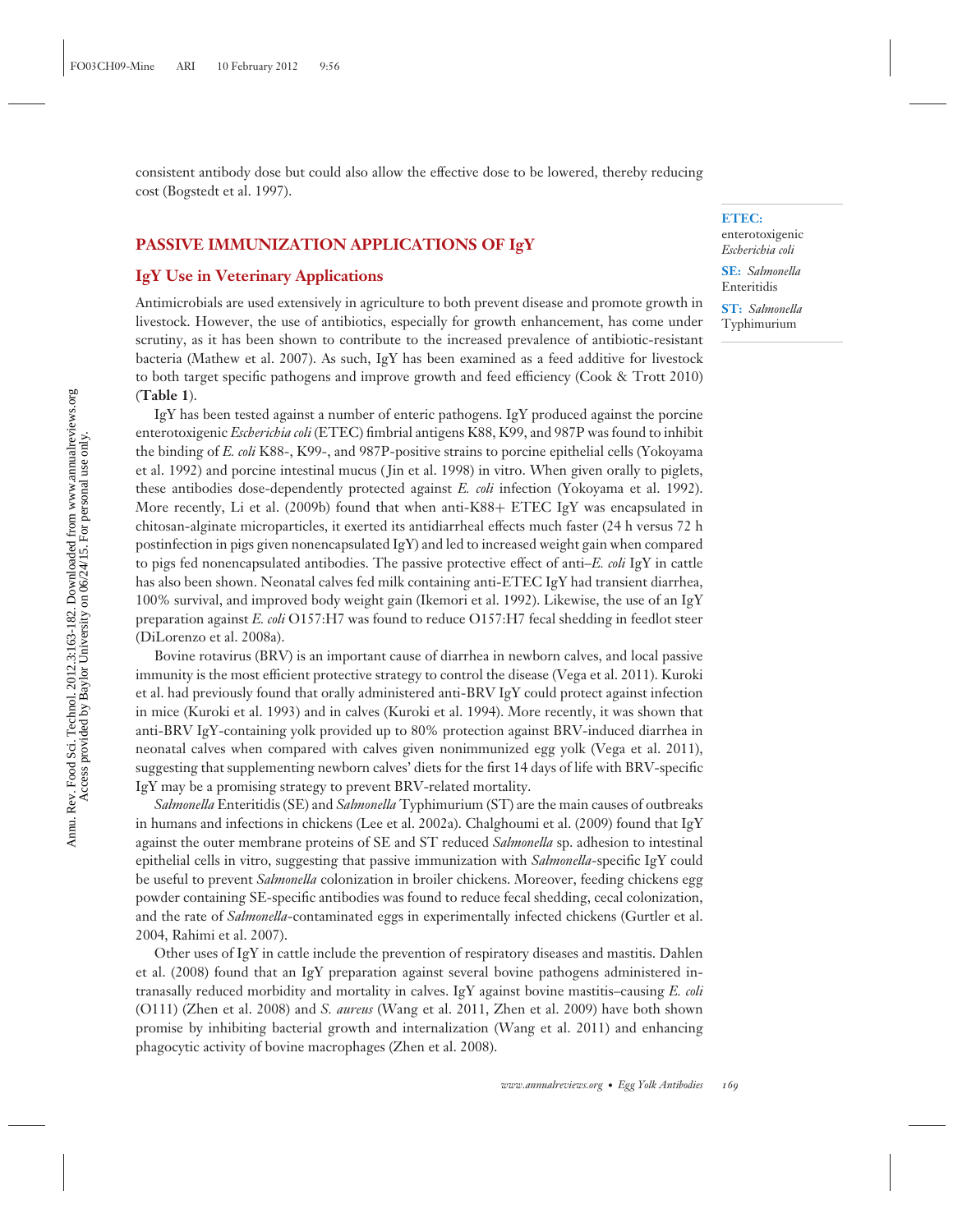|                                                      | <b>Target</b> |                                                                                                                        |                                                                              |
|------------------------------------------------------|---------------|------------------------------------------------------------------------------------------------------------------------|------------------------------------------------------------------------------|
| Pathogen/antigen                                     | species       | <b>Effects of IgY</b>                                                                                                  | Reference                                                                    |
| Escherichia coli                                     | Pigs          | Protected against infection by K88+, K99+, and<br>$987P + E.$ coli                                                     | Yokoyama et al. 1992                                                         |
|                                                      | Pigs          | Encapsulated anti-K88+ E. coli IgY enhanced<br>protection and led to improved weight gain                              | Li et al. 2009a                                                              |
|                                                      | Cattle        | Protected against K99+ E. coli infection in calves                                                                     | Ikemori et al. 1992                                                          |
|                                                      | Cattle        | Reduced O157:H7 fecal shedding in feedlot steer                                                                        | DiLorenzo et al. 2008a                                                       |
|                                                      | Chickens      | Improved intestinal health and immune responses in<br>broilers challenged with O78:K80                                 | Mahdavi et al. 2010                                                          |
|                                                      | Cattle        | Inhibited growth and internalization of O111 and<br>enhanced uptake by macrophages                                     | Zhen et al. 2008                                                             |
|                                                      | Humans        | Reduced binding of O157:H7 in vitro and protected<br>mice from toxin challenge                                         | Wang et al. 2010                                                             |
| Salmonella spp.                                      | Chickens      | Reduced rate of Salmonella-contaminated eggs in<br>Salmonella Enteritidis (SE)-infected chickens                       | Gurtler et al. 2004                                                          |
|                                                      | Chickens      | Reduced fecal shedding and cecal colonization in<br>SE-infected broilers                                               | Rahimi et al. 2007                                                           |
| Bovine rotavirus (BRV)                               | Cattle        | Protected neonatal calves from BRV-induced<br>diarrhea                                                                 | Kuroki et al. 1994,<br>Vega et al. 2011                                      |
| Infectious bursal disease<br>virus (IBDV)            | Chickens      | Protected chicks from IBDV infection                                                                                   | Yousif et al. 2006                                                           |
| Porcine epidemic diarrhea<br>virus (PEDV)            | Pigs          | Protected piglets against PEDV infection                                                                               | Kweon et al. 2000                                                            |
| Eimeria spp.                                         | Chickens      | Protected chicks against avian coccidosis                                                                              | Lee et al. 2009a,b                                                           |
| Canine parvovirus (CPV)                              | Dogs          | Protected dogs against CPV2-induced disease<br>symptoms                                                                | Van Nguyen et al. 2006                                                       |
| Phospholipase A2                                     | Chickens      | Improved growth and feed efficiency in chickens                                                                        | Reviewed in Cook 2004, 2010                                                  |
| Others                                               | Cattle        | Reduced morbidity and mortality in calves due to<br>respiratory pathogens                                              | Dahlen et al. 2008                                                           |
|                                                      | Cattle        | Reduced ruminal counts of Fusobacterium<br>necrophorum and Streptococcus bovis and improved<br>growth performance      | DiLorenzo et al. 2006, 2008b                                                 |
| Pseudomonas aeruginosa                               | Humans        | Prevented or reduced colonization in lungs of cystic<br>fibrosis patients in long-term (>14 years) clinical<br>studies | Carlander et al. 2000;<br>Kollberg et al. 2003;<br>Nilsson et al. 2007, 2008 |
| Helicobacter pylori                                  | Humans        | Reduced bacterial growth, urease activity, and gastric<br>mucosal injury in animal model                               | Shin et al. 2002                                                             |
|                                                      | Humans        | Suppressed $H.$ pylori infection in humans when<br>incorporated into yogurt                                            | Horie et al. 2004                                                            |
| Porphyromonas gingivalis<br>and Streptococcus mutans | Humans        | Reduced levels of P. gingivalis when applied to the<br>teeth of periodontitis patients                                 | Yokoyama et al. 2007b                                                        |
|                                                      | Humans        | Reduced levels of S. mutans when used as mouth rinse                                                                   | Hatta et al. 1997                                                            |
|                                                      | Humans        | IgY against S. mutans glucosyltransferase reduced the<br>incidence and severity of dental caries in rats               | Kruger et al. 2004                                                           |

#### **Table 1 Uses of IgY for passive immunization in humans, animals and aquaculture**

(*Continued* )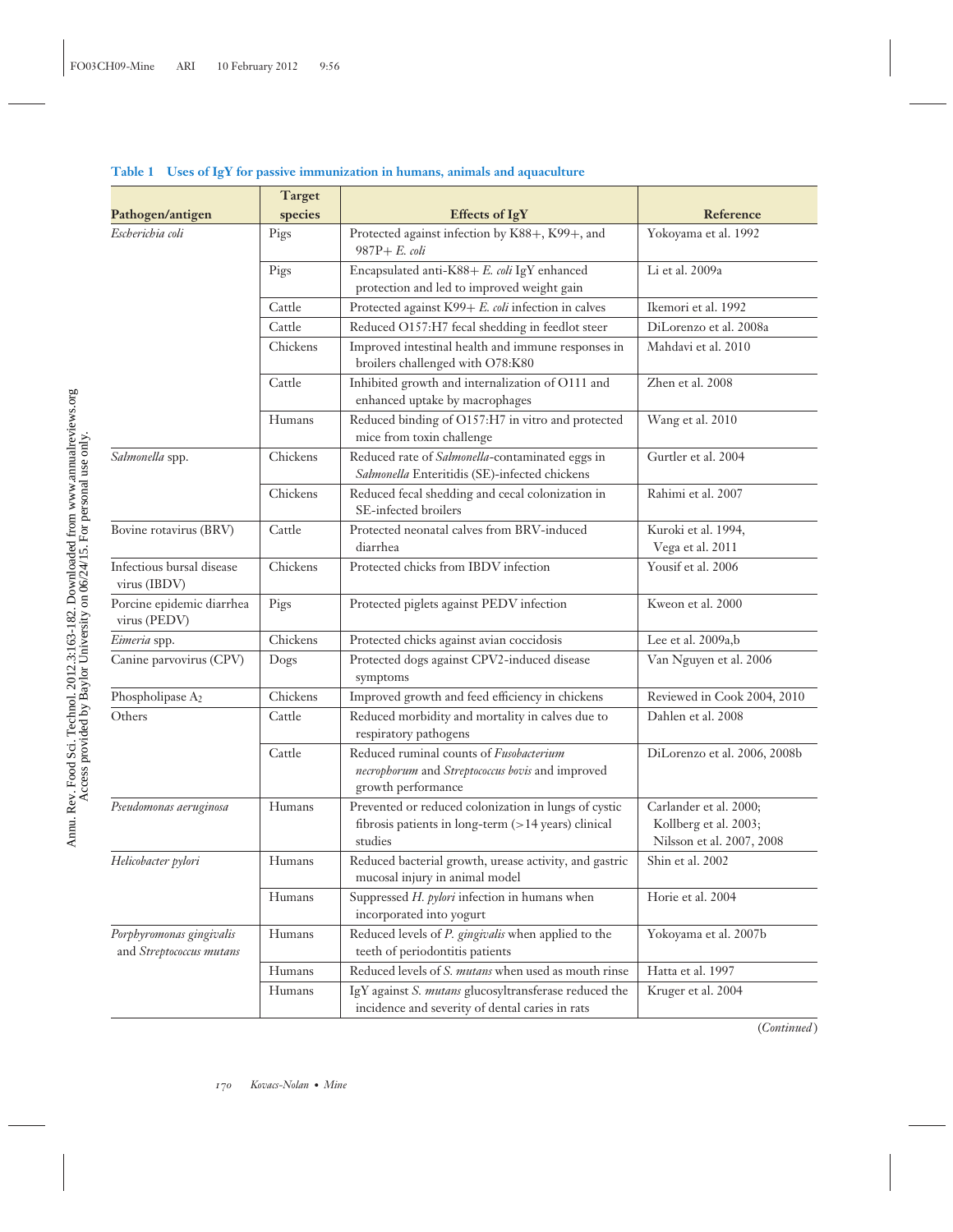|                                     | <b>Target</b>       |                                                                    |                                                                                                                          |
|-------------------------------------|---------------------|--------------------------------------------------------------------|--------------------------------------------------------------------------------------------------------------------------|
| Pathogen/antigen                    | species             | <b>Effects of IgY</b>                                              | Reference                                                                                                                |
| Tumor necrosis factor- $\alpha$     | Humans              | Reduced inflammation in experimental colitis in rats               | Worledge et al. 2000                                                                                                     |
| Candida albicans                    | Humans              | Reduced C. albicans colonization in mice                           | Ibrahim et al. 2008                                                                                                      |
| Influenza                           | Chickens/<br>Humans | Protected mice from lethal H5N1, H5N2, and<br>H1N1 challenge       | Nguyen et al. 2010                                                                                                       |
| Clostridium botulinum               | Humans              | Blocked activity of neurotoxins A and B in mice                    | Pauly et al. 2009,<br>Trott et al. 2009a                                                                                 |
| Staphylococcus aureus               | Humans              | Protected monkeys from a lethal dose of S. aureus<br>enterotoxin B | LeClaire et al. 2002                                                                                                     |
|                                     | Cattle              | Reduced symptoms of clinical and experimental<br>mastitis          | Zhen et al. 2009                                                                                                         |
| Venom                               | Humans              | Shown to neutralize pharmacological effects of<br>various venoms   | Araujo et al. 2010; Liu et al.<br>2010; Meenatchisundaram<br>et al. 2008a,b; Paul et al. 2007;<br>de Almeida et al. 2008 |
| Rabies virus                        | Humans              | Reduced mortality in infected mice                                 | Motoi et al. 2005b                                                                                                       |
| Edwardsiella tarda                  | Fish                | Prevented E. tarda-induced mortality in eels                       | Hatta et al. 1994                                                                                                        |
| Yersinia ruckeri                    | Fish                | Reduced mortality and infection rates in rainbow<br>trout          | Lee et al. 2000                                                                                                          |
| Vibrio anguillarum                  | Fish                | Protected rainbow trout against vibriosis                          | Arasteh et al. 2004                                                                                                      |
| White spot syndrome<br>virus (WSSV) | Shrimp              | Protected shrimp and crayfish from WSSV infection                  | Lu et al. 2008, 2009;<br>Kumaran et al. 2010                                                                             |

IgY has also been used for the passive protection of chicks against infectious bursal disease virus (Yousif et al. 2006) and avian coccidiosis caused by *Eimeria* spp. (Lee et al. 2009a,b), for the protection of piglets against porcine epidemic diarrhea virus (Kweon et al. 2000), and for the protection of dogs against canine parvovirus-2 (Van Nguyen et al. 2006).

Along with preventing disease, antibiotics can also improve growth performance and feed efficiency in livestock by reducing the number of immune-stimulating bacteria in the gut and minimizing the host antimicrobial inflammatory response (Cook & Trott 2010). To this end, the use of IgY targeting specific molecules involved in inflammation and animal growth has been described. Antibodies directed against the gut neuropeptides cholecystokinin and neuropeptide Y, believed to be involved in regulating appetite, as well as the enzyme  $PLA_2$ , which plays a role in the production of the inflammatory mediators prostaglandins and leukotrienes, have both been shown to improve growth and feed efficiency when fed to chickens (reviewed in Cook 2004, 2010). Similarly, Mahdavi et al. (2010) found that feeding yolk powder containing IgY against*E. coli* O78:K80 to chickens improved intestinal health and feed conversion ratio, and enhanced intestinal responses upon oral challenge. IgY feeding has also been found to have beneficial effects on growth in cattle. DiLorenzo et al. (2006, 2008b) found that feeding egg yolk preparations containing IgY against *Fusobacterium necrophorum* and *Streptococcus bovis* in place of antibiotics reduced ruminal counts of the target bacteria and improved feed efficiency and growth performance.

A recent proteomic analysis carried out on pigs infected with *E. coli* and *S.* Typhimurium and fed a diet supplemented with IgY showed that oral IgY administration could regulate the immune system and reduce the stress of microbial infections (Park et al. 2011).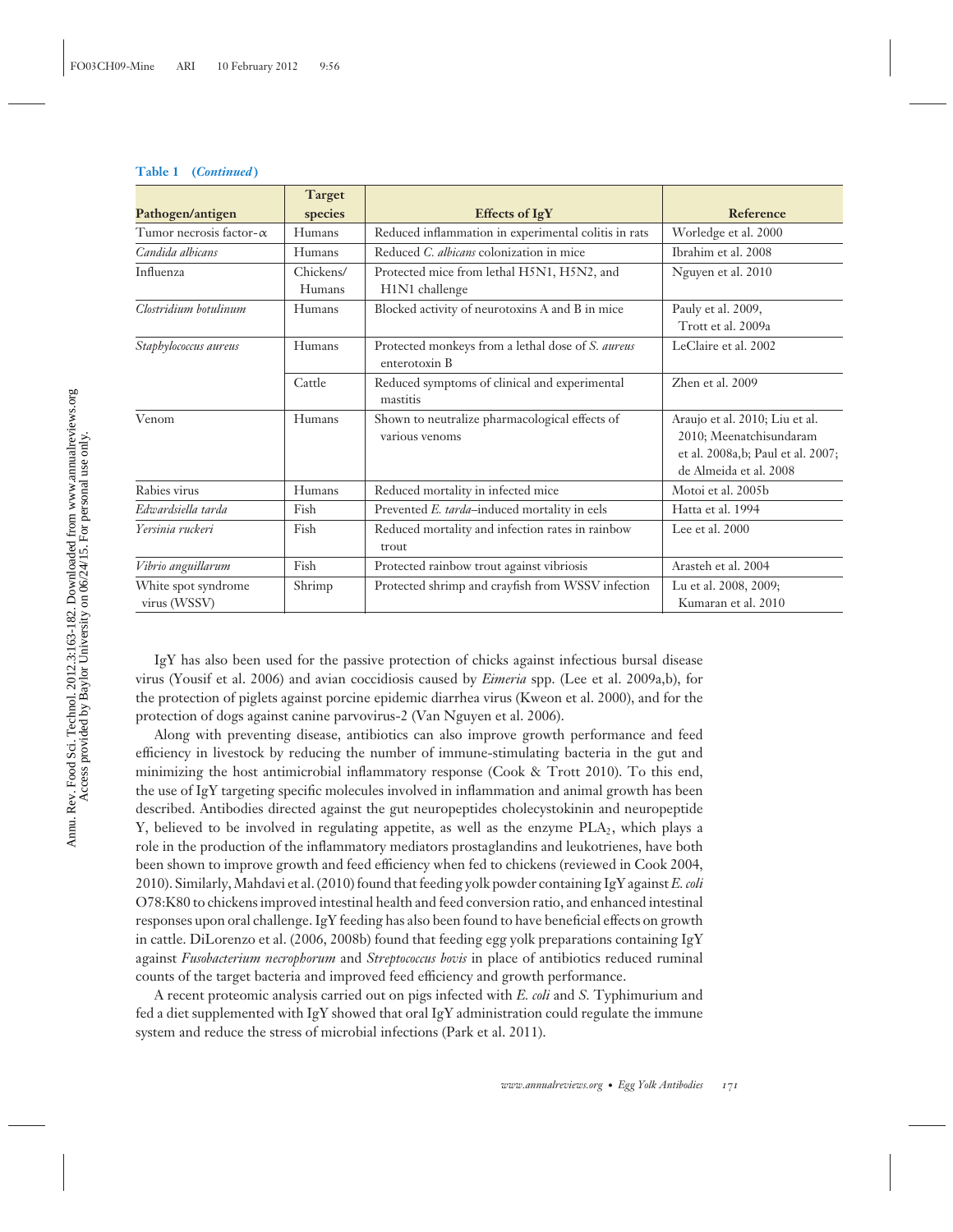#### **IgY Use in Human Medicine**

**PA:** *Pseudomonas aeruginosa* **CF:** cystic fibrosis IgY has been found to be effective against a number of human pathogens and diseases, both in vitro and in laboratory animal studies and clinical settings (**Table 1**).

One of the most successful clinical applications of IgY has been in the prevention of *Pseudomonas aeruginosa* (PA) colonization in the airways of cystic fibrosis (CF) patients. In 2008, orphan drug designation was granted for IgY antibody against PA for the treatment of CF in humans by the European Medicines Agency. PA is the major cause of morbidity and mortality in CF patients, and once a chronic infection has been established it is very difficult to eliminate, even with the use of antibiotics (Kollberg et al. 2003). Furthermore, there is the increasing risk of developing antibiotic-resistant strains (Nilsson et al. 2008). In ongoing trials in CF patients, a mouth rinse containing purified anti-PA IgY given on a continuous basis could significantly reduce or prevent PA colonization, thereby reducing the need for antibiotics (Carlander et al. 2000; Kollberg et al. 2003; Nilsson et al. 2007, 2008). These studies have shown that specific IgY is effective for immunotherapy for long treatment periods without negative side effects (Nilsson et al. 2007). The stability of the anti-PA IgY in the saliva of healthy individuals was also examined (Carlander et al. 2002), and antibody activity was shown to remain even after 8 h, supporting the potential application of IgY for other localized infections, such as the common cold and tonsillitis.

Another promising clinical application of IgY in humans is for the prevention of *Helicobacter pylori* infection. *H. pylori* is a common cause of gastritis and gastric ulcers, and the emergence of antibiotic-resistant strains has prompted the investigation into alternative treatment methods (DeLoney & Schiller 2000). In vitro, IgY against *H. pylori* reduced bacterial adhesion, growth and urease activity, and decreased *H. pylori*–induced gastric mucosal injury and inflammation in an animal model (Shin et al. 2002). Because antibodies produced against whole-cell *H. pylori* might also cross-react with normal human flora (Shin et al. 2003), the production and efficacy of IgY against immunodominant *H. pylori* proteins and peptides, including urease and urease-derived peptides (Nomura et al. 2005, Shin et al. 2004) and a 58-kD highly reactive *H. pylori* antigen (Hp58) (Attallah et al. 2009), have also been examined. A functional drinking yogurt containing *Lactobacillus acidophilus* and *Bifidobacterium* spp. and supplemented with 1% antiurease IgY was produced commercially and given to volunteers testing positive for *H. pylori* (Horie et al. 2004). After four weeks, urea breath test values and antigen detection in feces were significantly reduced, indicating suppression of *H. pylori* infection.

*Porphyromonas gingivalis* is one of the most important causes of periodontitis. Anti–*P. gingivalis* IgY dose-dependently decreased bacterial adhesion and hydrolytic activity in vitro (Yokoyama et al. 2007a), and reduced levels of *P. gingivalis* when applied to the teeth of periodontitis patients (Yokoyama et al. 2007b). IgY against the *P. gingivalis* 40-kD outer membrane protein, which aggregates with other oral bacteria to form plaque (Hamajima et al. 2007), as well as *P. gingivalis* hemagglutinin (HagA), which allows the bacteria to adhere to gingival tissue cells (Tezuka et al. 2006), was also found to inhibit aggregation and hemagglutination in vitro. IgY against *Streptococcus mutans*, which causes tooth decay in humans, has been shown to exert anticariogenic properties. Levels of *S. mutans* were decreased in volunteers who gargled with a mouth rinse containing anti–*S. mutans* IgY (Hatta et al. 1997). IgY produced against the *S. mutans* glucan-binding protein B (GBP-B) (Smith et al. 2001), which is believed to be involved in *S. mutans* biofilm development, and the virulence factor glucosyltransferase (Kruger et al. 2004) also reduced the incidence and severity of dental caries in rats when compared with untreated control rats or rats given nonimmune egg powder, suggesting that IgY might be useful for high caries risk patients.

IgY has also been suggested for the treatment of *E. coli* infection in humans. IgY against adherence-associated proteins of *E. coli* O157:H7 reduced bacterial adherence in vitro in cultured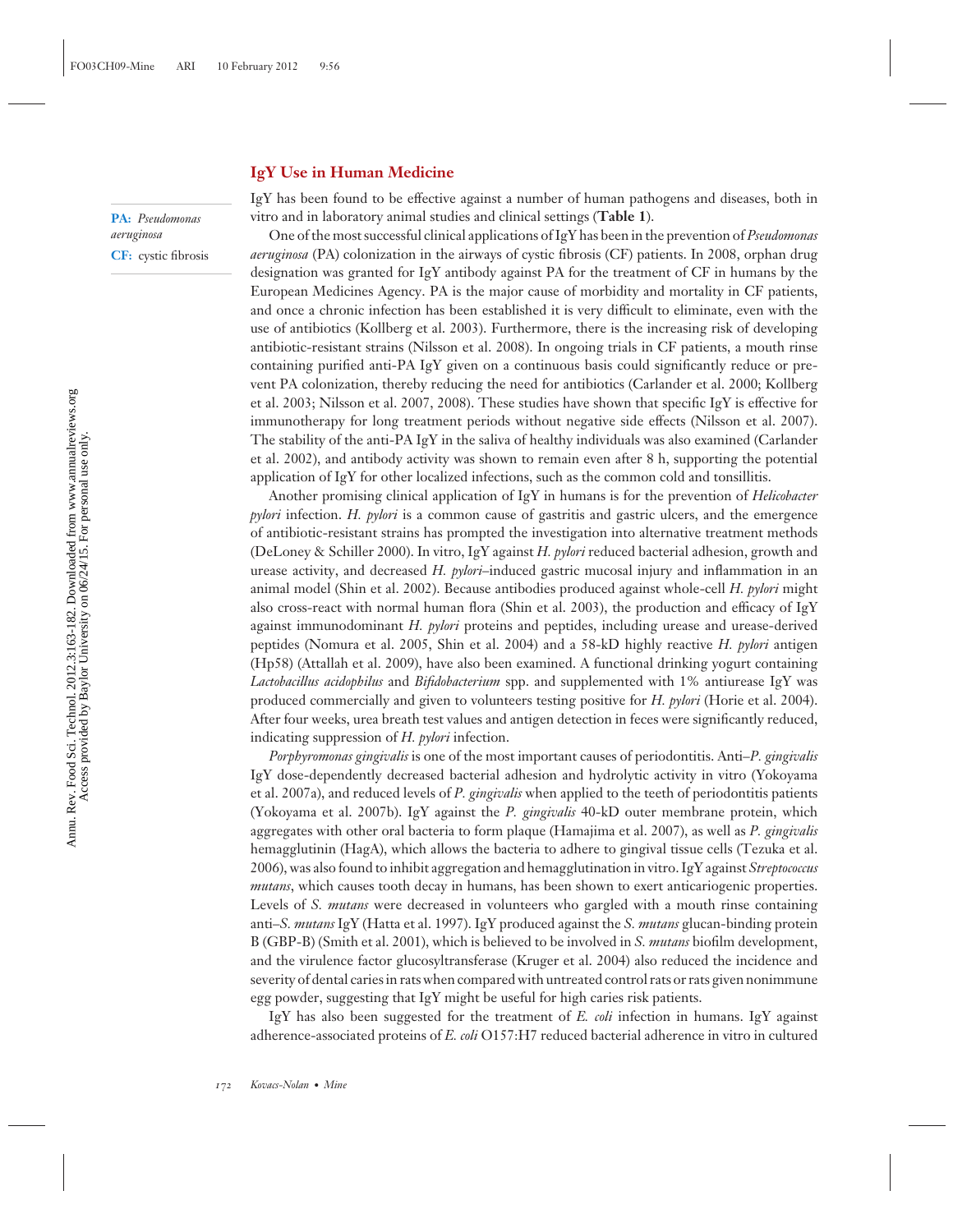cells, suggesting they may have the potential to reduce *E. coli* O157:H7 colonization in hosts such as cattle and humans (Cook et al. 2007). Similarly, Girard et al. (2006) demonstrated that IgY directed against virulence factors of attaching and effacing *E. coli* reduced bacterial adherence of porcine enteropathogenic *E. coli* as well as heterologous human strains. Anti-Shiga-like toxin 1 (Stx1) IgY was also shown to effectively block the binding of *E. coli* O157:H7 Stx1 to cells in vitro and protect mice from toxin challenge (Wang et al. 2010), indicating IgY might be useful in cases of *E. coli* intoxication.

The role of specific IgY in treating inflammatory bowel disease (IBD) has also been examined. Tumor necrosis factor (TNF)- $\alpha$  is one of the key pro-inflammatory cytokines involved in the pathogenesis of IBD (Garside 1999), and immunotherapy using monoclonal mouse antibodies against TNF- $\alpha$  has been approved for use; however, it can be costly and adverse side effects have been reported (Sandborn & Hanauer 1999). Worledge et al. (2000) reported that orally administered anti-TNF- $\alpha$  IgY could effectively treat experimental colitis in rats, as well as neutralizing human TNF- $\alpha$  in vitro, indicating its potential for the treatment of IBD in humans.

IgY has been also used to prevent the growth, adherence, and biofilm formation of *Candida albicans*, an opportunistic fungal pathogen, in vitro (Fujibayashi et al. 2009, Wang et al. 2008), as well as to reduce *C. albicans* colonization in vivo in mice (Ibrahim el et al. 2008).

As mentioned above, immunization or exposure to an antigen or pathogen results in the development of an adaptive immune response and production of antigen-specific antibodies, a process which can take days to weeks. However, in some cases, for example in the case of novel or unknown pathogens such as pandemic influenza, immediate protection may be desired. Tsukamoto et al. (2011) reported the production of IgY against the pandemic influenza virus A/H1N1 2009, using a swine influenza virus vaccine strain. The resulting antibodies had strong cross reactivity to both the swine and human strains of the virus and were capable of neutralizing the A/H1N1 virus in vitro. Nguyen et al. (2010) purified IgY from commercially available eggs produced by chickens routinely vaccinated against the avian influenza virus H5N1 and found that when these antibodies were administered intranasally to mice before or after lethal infection with H5N1 or related H5N2 strains, they could prevent or significantly reduce viral replication, respectively, resulting in complete recovery. Moreover, the authors produced IgY against human H1N1 and found that it could similarly protect mice from a lethal influenza infection, indicating that IgY could be a potential alternative for the control of future influenza outbreaks.

The immediate protection afforded by antigen-specific IgY has also been suggested for protection against agents of bioterrorism. The production of IgY against the toxin ricin and the *Clostridium botulinum* neurotoxins type A (BoNT/A) and B (BoNT/B) has been described. Purified IgY was found to block the functional activity of the toxins both in vitro (Pauly et al. 2009) and in vivo in mice following preincubation of the toxin with toxin-specific IgY (Pauly et al. 2009, Trott et al. 2009a). IgY has also been shown to inhibit the production of *S. aureus* enterotoxin A in vitro (Sugita-Konishi et al. 1996), and IgY against *S. aureus* enterotoxin B administered 20 min before or 4 h after challenge protected rhesus monkeys from a lethal dose of aerosolized *S. aureus* enterotoxin (LeClaire et al. 2002).

IgY has also been used as an alternative to traditional antivenoms produced in horses, sheep, and goats to neutralize the toxic and potentially lethal effects of bites from venomous snakes, spiders, and scorpions. There have been reports of chicken IgY against a number of different venoms (Araujo et al. 2010; Liu et al. 2010; Meenatchisundaram et al. 2008a,b; Paul et al. 2007), including the production of polyvalent anti–African snake venom IgY for use against bites of several different snakes (de Almeida et al. 2008). IgY was shown to have a higher bioactivity than antivenoms traditionally raised in horses and also had a lower likelihood of producing side effects,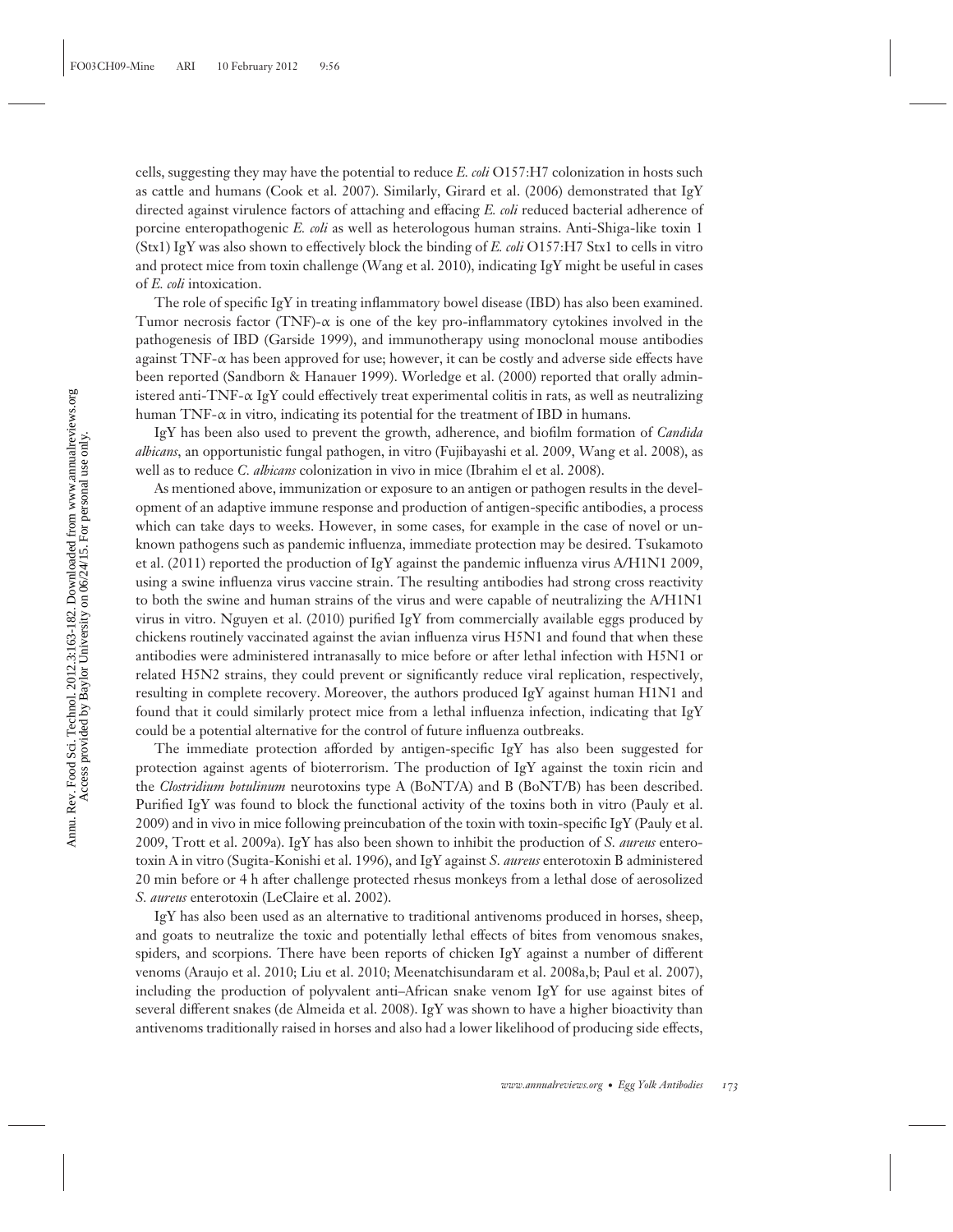such as serum sickness and anaphylactic shock, that can occur upon administration of mammalian serum proteins (de Almeida et al. 2008, Thalley & Carroll 1990).

Motoi et al. (2005a,b) described the production of antirabies IgY against a portion of the G protein of rabies virus. In vitro, these antibodies bound virions and cells infected with the rabies virus and neutralized rabies virus infectivity. In vivo, administration of antirabies IgY to infected mice reduced mortality caused by the virus, suggesting that IgY directed against the rabies virus G protein could serve as a possible alternative to currently available antirabies antibody preparations made in humans or horses (Motoi et al. 2005b).

#### **IgY Use in Aquaculture**

Passive immunization has also been applied in the aquaculture industry, where infectious disease can result in significant economic loss (**Table 1**).

*Edwardsiella tarda* is a fish pathogen spread by infection through the intestinal mucosa, and Edwardsiellosis in Japanese eels constitutes a serious problem for the eel-farming industry, especially with the appearance of antibiotic-resistant strains (Hatta et al. 1994). Eels challenged with *E. tarda* followed by administration of anti–*E. tarda* IgY survived without any symptoms of infection, in contrast to control eels that died within 15 days (Gutierrez et al. 1993, Hatta et al. 1994). This antibody is now in use commercially, following a field test on nearly 2,400,000 tails of cultured eels with confirmed disease prevention with anti–*E. tarda* IgY (Hatta et al. 2008).

Enteric redmouth disease, caused by *Yersinia ruckeri*, is a systemic bacterial septicemia of salmonid fish, and the persistence of *Y. ruckeri* in carrier fish and shedding of bacteria in feces can present a continuing source of infection. Feeding anti–*Y. ruckeri* IgY before or after bacterial challenge resulted in lower mortality and reduced infection rates in rainbow trout (Lee et al. 2000). Similarly, IgY against *Vibrio anguillarum* protected rainbow trout against vibriosis for at least 14 days when given by intraperitoneal injection, oral intubation, or feeding (Arasteh et al. 2004).

White spot syndrome virus (WSSV) causes high mortality in cultured shrimp. IgY produced against WSSV was shown to passively protect shrimp (Lu et al. 2008) and crayfish (Lu et al. 2009) from WSSV infection when used as an immersion solution or incorporated into feed (Kumaran et al. 2010, Lu et al. 2009).

#### **COMMERCIALLY AVAILABLE IgY PREPARATIONS**

There are a number of IgY, or hyperimmune egg products for sale to treat specific diseases or for the promotion of overall health in humans, livestock, and companion animals. Although this list is by no means exhaustive, it highlights some of the IgY preparations that are currently commercially available. For example, Ovopron IgY from Pharma Foods International Co. Ltd, contains antibodies against *H. pylori* urease and has been incorporated into a number of finished products, including yogurt and tablets for the treatment and prevention of *H. pylori* infection in humans. i26®, developed by Arkion Life Sciences, is a product containing IgY and immune cofactors produced by hyperimmunizing hens with several antigens, including 26 human enteric pathogens, and in a number of clinical studies it has been reported to balance the immune system and maintain gut health, modulate autoimmune responses and improve joint and muscle health. A similar product, called IgY Recovery Proteins<sup>TM</sup>, has been shown to lead to shorter recovery time, reduce muscle soreness, and improve overall performance in athletes. Likewise,  $i26^{\circ\circ}$  Companion has been developed to improve immune function in cats and dogs. Arkion has also developed a hyperimmune feed supplement containing IgY against bovine and porcine enteric pathogens (Protimax-<sup>R</sup> ), designed to improve performance of weanling pigs and calves. EW Nutrition, along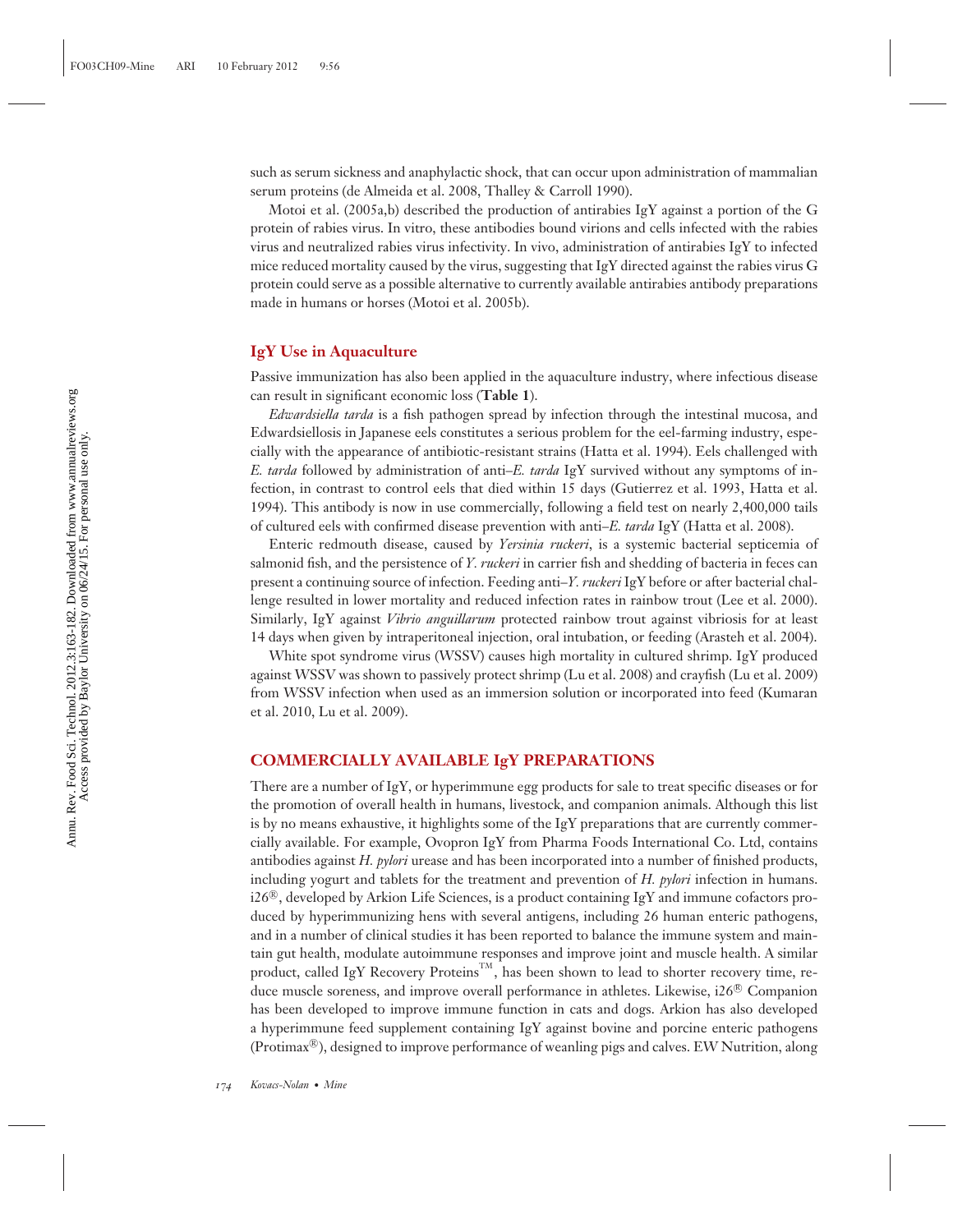with Ghen Corporation in Japan, produces IgY supplements for both livestock and companion animals (Globigen<sup>®</sup>) as well as a full line of products for human health (Ovalgen<sup>®</sup>) containing IgY against a number of the pathogens described above targeting oral, stomach, intestinal, and skin and mucosa care. Similarly, AD Biotech Co. Ltd. and Dan Biotech Inc. produce several IgYcontaining products (including Ig-Guard and Ig-Lock, respectively) that target gastrointestinal pathogens in livestock and companion animals as well as viral diseases in the aquaculture industry. Finally, Aova Technologies sells a line of products  $(BIG<sup>TM</sup>)$  for pigs, cows, poultry, and the aquaculture industry that contains IgY against the enzyme  $PLA<sub>2</sub>$ , and a number of animal trials have demonstrated significant improvement in feed efficiency, growth rate, carcass yield, and general health in livestock.

#### **CONCLUDING REMARKS AND FUTURE RESEARCH**

The production of specific antibodies in egg yolk continues to attract the attention of the scientific community, as evidenced by the significant body of IgY-related literature (Schade et al. 2005). With the push to reduce antibiotic use in livestock and the emergence of antibiotic-resistant pathogens, the role of passive immunotherapy is more important than ever.

Indeed, the immunization of hens is an excellent method to efficiently generate large quantities of antibodies because antibody production is nonstressful and noninvasive, and the isolation and purification of IgY are relatively simple and high yielding (Zhang 2003). However, the production cost of high-quality IgY for large-scale applications still remains higher than that of other drug therapies, such as routine antibiotics (Casadevall et al. 2004), suggesting that the cost of egg production may still be a significant barrier for the expanded use of IgY in some commercial applications (e.g., animal feed supplements) (Trott et al. 2009b). Trott et al. (2009b) found that aged or spent hens, although no longer valued for egg production for human consumption, were still a valuable source of high titer antigen-specific IgY and provided a more cost-effective source of eggs, thereby potentially reducing IgY production costs. At the other end of the cost spectrum, recombinant humanized IgY, in which the constant domain of the IgY antibody is replaced with corresponding human antibody domains, has been produced to provide antibodies that possess all the immunological advantages of IgY but may be more suitable for in vivo diagnostic or therapeutic applications in humans. Continuing research into IgY technology, improving chicken immunization protocols and adjuvants, as well as developments in extraction techniques and increasing antibody yield, will no doubt lead to new applications for IgY immunotherapy to improve human and animal health.

#### **SUMMARY POINTS**

- 1. Hens deposit large amounts of an antibody called IgY into the egg yolk to transfer passive immunity to the developing chick.
- 2. This process can be harnessed for large-scale antibody production by immunizing hens with the antigen(s) of interest, then collecting and isolating the resulting antigen-specific antibodies from the egg yolk.
- 3. IgY production using chickens is more cost effective, convenient, and less invasive than antibody production in mammals, making it a promising alternative for passive immunization applications.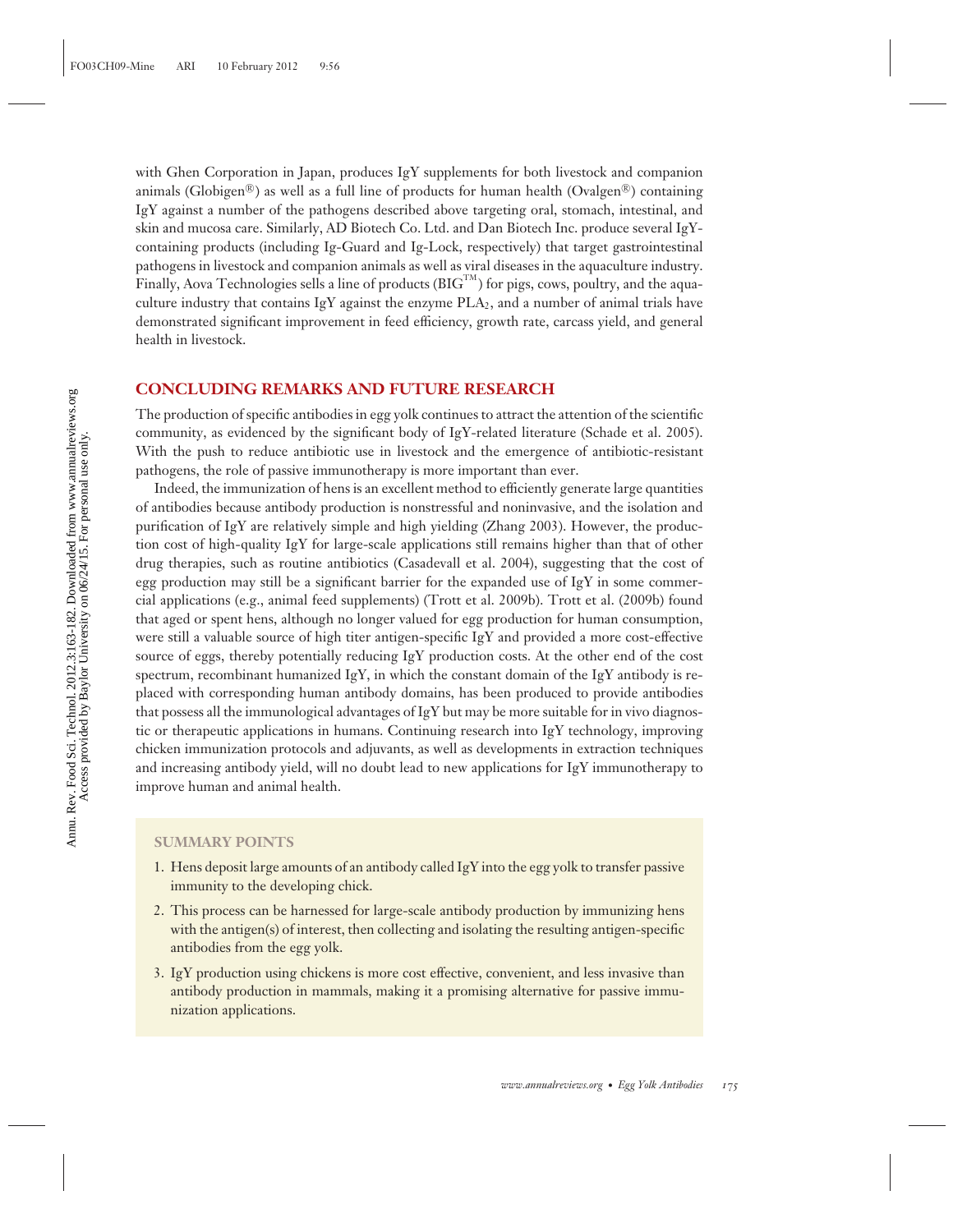4. Antigen-specific IgY has been shown to be effective at treating and preventing a number of different human and animal diseases, and commercially available IgY preparations have been shown to promote gut health and immunity in humans and improve feed efficiency and growth rates in livestock.

#### **DISCLOSURE STATEMENT**

The authors are not aware of any affiliations, memberships, funding, or financial holdings that might be perceived as affecting the objectivity of this review.

#### **LITERATURE CITED**

Akita EM, Nakai S. 1992. Immunoglobulins from egg yolk: isolation and purification. *J. Food Sci.* 57:629–34 Akita EM, Nakai S. 1993. Comparison of four purification methods for the production of immunoglobulins

from eggs laid by hens immunized with an enterotoxigenic *E. coli* strain. *J. Immunol. Methods* 160:207–14 Akita EM, Nakai S. 2000. Preparation of enteric-coated gelatin capsules of IgY with cellulose acetate phthalate.

In *Egg Nutrition and Biotechnology*, ed. JS Sim, S Nakai, W Guenter, pp. 301–10. New York: CAB Int.

Arasteh N, Aminirissehei A, Yousif A, Albright L, Durance T. 2004. Passive immunization of rainbow trout (*Oncorhynchus mykiss*) with chicken egg yolk immunoglobulins (IgY). *Aquaculture* 231:23–26

- Araujo AS, Lobato ZI, Chavez-Olortegui C, Velarde DT. 2010. Brazilian IgY-Bothrops antivenom: studies on the development of a process in chicken egg yolk. *Toxicon* 55:739–44
- Attallah AM, Abbas AT, Ismail H, Abdel-Raouf M, El-Dosoky I. 2009. Efficacy of passive immunization with IgY antibodies to a 58-kDa *H. pylori* antigen on severe gastritis in BALB/c mouse model. *J. Immunoass. Immunochem.* 30:359–77
- Baxter D. 2007. Active and passive immunity, vaccine types, excipients and licensing. *Occup. Med.* (*Lond.*) 57:552–56
- Bogstedt AK, Hammarstrom L, Robertson AK. 1997. Survival of immunoglobulins from different species through the gastrointestinal tract in healthy adult volunteers: implications for human therapy. *Antimicrob. Agents Chemother.* 41:2320
- Carlander D, Kollberg H, Larsson A. 2002. Retention of specific yolk IgY in the human oral cavity. *BioDrugs* 16:433–37
- Carlander D, Kollberg H, Wejaker PE, Larsson A. 2000. Peroral immunotherapy with yolk antibodies for the prevention and treatment of enteric infections. *Immunol. Res.* 21:1–6
- Carlander D, Stalberg J, Larsson A. 1999. Chicken antibodies: a clinical chemistry perspective. *Uppsala J. Med. Sci.* 104:179–89
- Casadevall A, Dadachova E, Pirofski LA. 2004. Passive antibody therapy for infectious diseases. *Nat. Rev. Microbiol.* 2:695–703
- Chalghoumi R, Thewis A, Beckers Y, Marcq C, Portetelle D, Schneider YJ. 2009. Adhesion and growth inhibitory effect of chicken egg yolk antibody (IgY) on *Salmonella enterica* serovars Enteritidis and Typhimurium in vitro. *Foodborne Pathog. Dis.* 6:593–604
- Chang HM, Lu TC, Chen CC, Tu YY, Hwang JY. 2000. Isolation of immunoglobulin from egg yolk by anionic polysaccharides. *J. Agric. Food. Chem.* 48:995–99
- Chang HM, Ou-Yang RF, Chen YT, Chen CC. 1999. Productivity and some properties of immunoglobulin specific against *Streptococcus mutans* serotype c in chicken egg yolk (IgY). *J. Agric. Food Chem.* 47:61–66
- Cho Y-H, Lee J-J, Park I-B, Huh C-S, Baek Y-J, Park J. 2005. Protective effect of microencapsulation consisting of multiple emulsification and heat gelation processes on immunoglobulin in yolk. *J. Food Sci.* 70:148–51
- Chucri TM, Monteiro JM, Lima AR, Salvadori ML, Kfoury JR Jr, Miglino MA. 2010. A review of immune transfer by the placenta. *J. Reprod. Immunol.* 87:14–20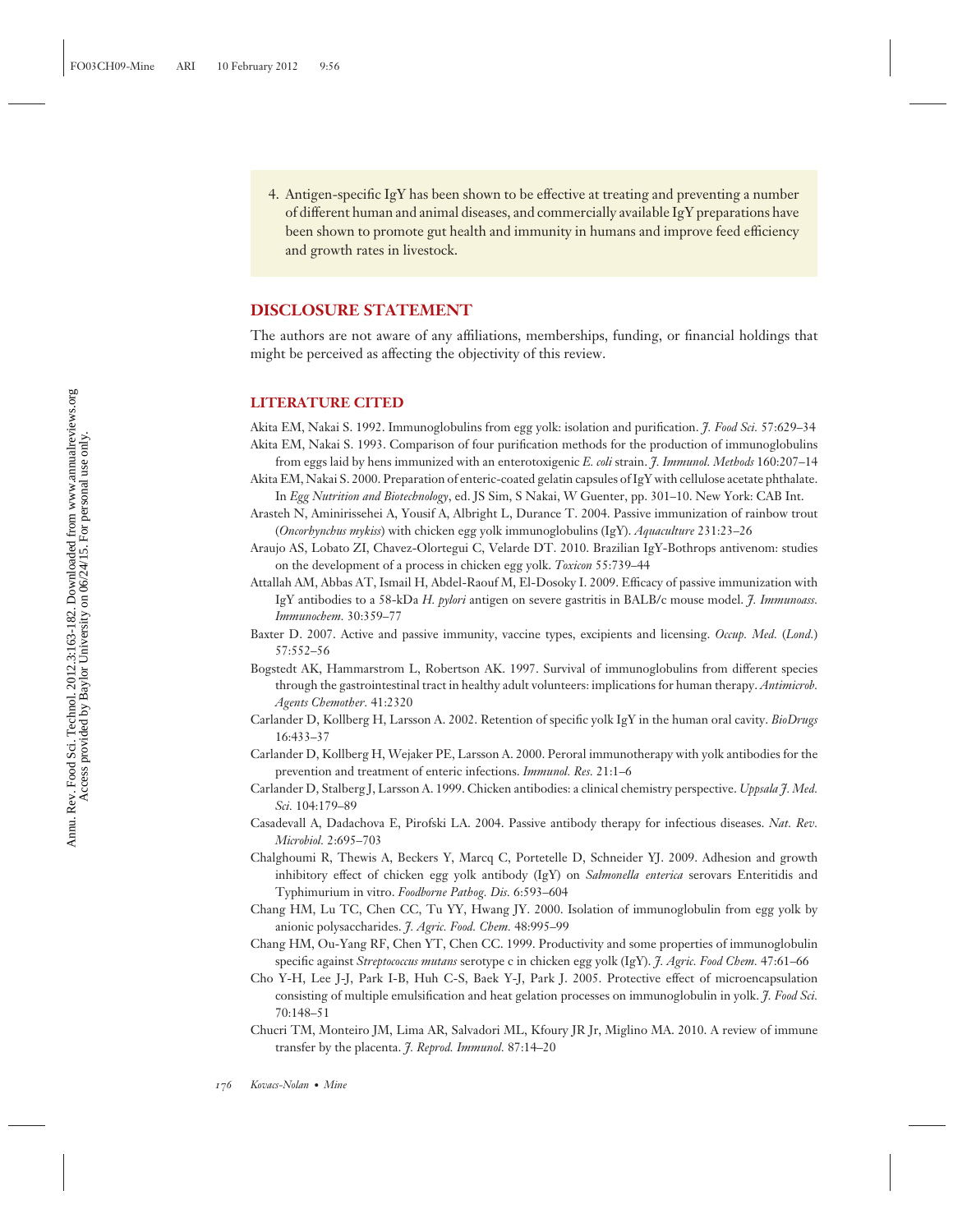- Cook ME. 2004. Antibodies: alternatives to antibiotics in improving growth and feed efficiency. *J. Appl. Poult. Res.* 13:106–9
- Cook ME. 2010. A review of science leading to host-targeted antibody strategies for preventing growth depression due to microbial colonization. *J. Anim. Sci.* 89:1955–56
- Cook ME, Trott DL. 2010. IgY: immune components of eggs as a source of passive immunity for animals and humans. *World Poult. Sci. J.* 66:215–25
- Cook SR, Maiti PK, DeVinney R, Allen-Vercoe E, Bach SJ, McAllister TA. 2007. Avian- and mammalianderived antibodies against adherence-associated proteins inhibit host cell colonization by *Escherichia coli* O157:H7. *J. Appl. Microbiol.* 103:1206–19
- Cotterill OJ, McBee LE. 1995. Egg breaking. In *Egg Science and Technology*, ed. WJ Stadelman, OJ Cotterill, pp. 231–64. New York: Haworth Press Inc.
- Cova L. 2005. DNA-designed avian IgY antibodies: novel tools for research, diagnostics and therapy. *J. Clin. Virol.* 34(Suppl. 1):70–74
- Dahlen C, DiLorenzo N, DiCostanzo A. 2008. Efficacy of a polyclonal antibody preparation against respiratory disease pathogens on cattle morbidity and performance during the step-up period. *J. Anim. Sci.* 86(Suppl. 2):195
- Davalos-Pantoja L, Ortega-Vinuesa JL, Bastos-Gonzalez D, Hidalgo-Alvarez R. 2000. A comparative study between the adsorption of IgY and IgG on latex particles. *J. Biomater. Sci. Polym. Ed.* 11:657–73
- de Almeida CM, da Silva CL, Couto HP, Escocard Rde C, da Rocha DG, et al. 2008. Development of process to produce polyvalent IgY antibodies anti-African snake venom. *Toxicon* 52:293–301
- Deignan T, Kelly J, Alwan A, O'Farrelly C. 2000. Comparative analysis of methods of purification of egg yolk immunoglobulin. *Food Agric. Immunol.* 12:77–85
- DeLoney CR, Schiller NL. 2000. Characterization of an in vitro–selected amoxicillin-resistant strain of *Helicobacter pylori*. *Antimicrob. Agents Chemother.* 44:3368–73
- DiLorenzo N, Dahlen C, DiCostanzo A. 2008a. Effects of feeding a polyclonal antibody preparation against *Escherichia coli* O157:H7 on performance, carcass characteristics and E. coli O157:H7 fecal shedding of feedlot steers. *J. Anim. Sci.* 86(Suppl. 2):281
- DiLorenzo N, Dahlen CR, Diez-Gonzalez F, Lamb GC, Larson JE, DiCostanzo A. 2008b. Effects of feeding polyclonal antibody preparations on rumen fermentation patterns, performance, and carcass characteristics of feedlot steers. *J. Anim. Sci.* 86:3023–32
- DiLorenzo N, Diez-Gonzalez F, DiCostanzo A. 2006. Effects of feeding polyclonal antibody preparations on ruminal bacterial populations and ruminal pH of steers fed high-grain diets. *J. Anim. Sci.* 84:2178–85
- Fujibayashi T, Nakamura M, Tominaga A, Satoh N, Kawarai T, et al. 2009. Effects of IgY against *Candida albicans* and *Candida* spp. Adherence and Biofilm Formation. *Jpn. J. Infect. Dis.* 62:337–42
- Garside P. 1999. Cytokines in experimental colitis. *Clin. Exp. Immunol.* 118:337–39
- Gassmann M, Thommes P, Weiser T, Hubscher U. 1990. Efficient production of chicken egg yolk antibodies against a conserved mammalian protein. *FASEB J.* 4:2528–32
- Girard F, Batisson I, Martinez G, Breton C, Harel J, Fairbrother JM. 2006. Use of virulence factor-specific egg yolk–derived immunoglobulins as a promising alternative to antibiotics for prevention of attaching and effacing *Escherichia coli* infections. *FEMS Immunol. Med. Microbiol.* 46:340–50
- Gurtler M, Methner U, Kobilke H, Fehlhaber K. 2004. Effect of orally administered egg yolk antibodies on *Salmonella enteritidis* contamination of hen's eggs. *J. Vet. Med. B Infect. Dis. Vet. Public Health* 51:129–34
- Gutierrez MA, Miyazaki T, Hatta H, Kim M. 1993. Protective properties of egg yolk IgY containing anti– *Edwardsiella tarda* antibody against paracolo disease in the Japanese eel, *Anguilla japanica* Temminck & Schlegel. *J. Fish Dis.* 16:133–22
- Hamajima S, Maruyama M, Hijiya T, Hatta H, Abiko Y. 2007. Egg yolk–derived immunoglobulin (IgY) against *Porphyromonas gingivalis* 40-kDa outer membrane protein inhibits coaggregation activity. *Arch. Oral Biol.* 52:697–704
- Hatta H, Kapoor MP, Juneja LR. 2008. Bioactive components in egg yolk. In *Egg Bioscience and Biotechnology*, ed. Y Mine, pp. 185–237. Hoboken, NJ: John Wiley Sons, Inc.
- Hatta H, Kim M, Yamamoto T. 1990. A novel isolation method for hen egg yolk antibody, "IgY." *Agric. Biol. Chem.* 54:2531–35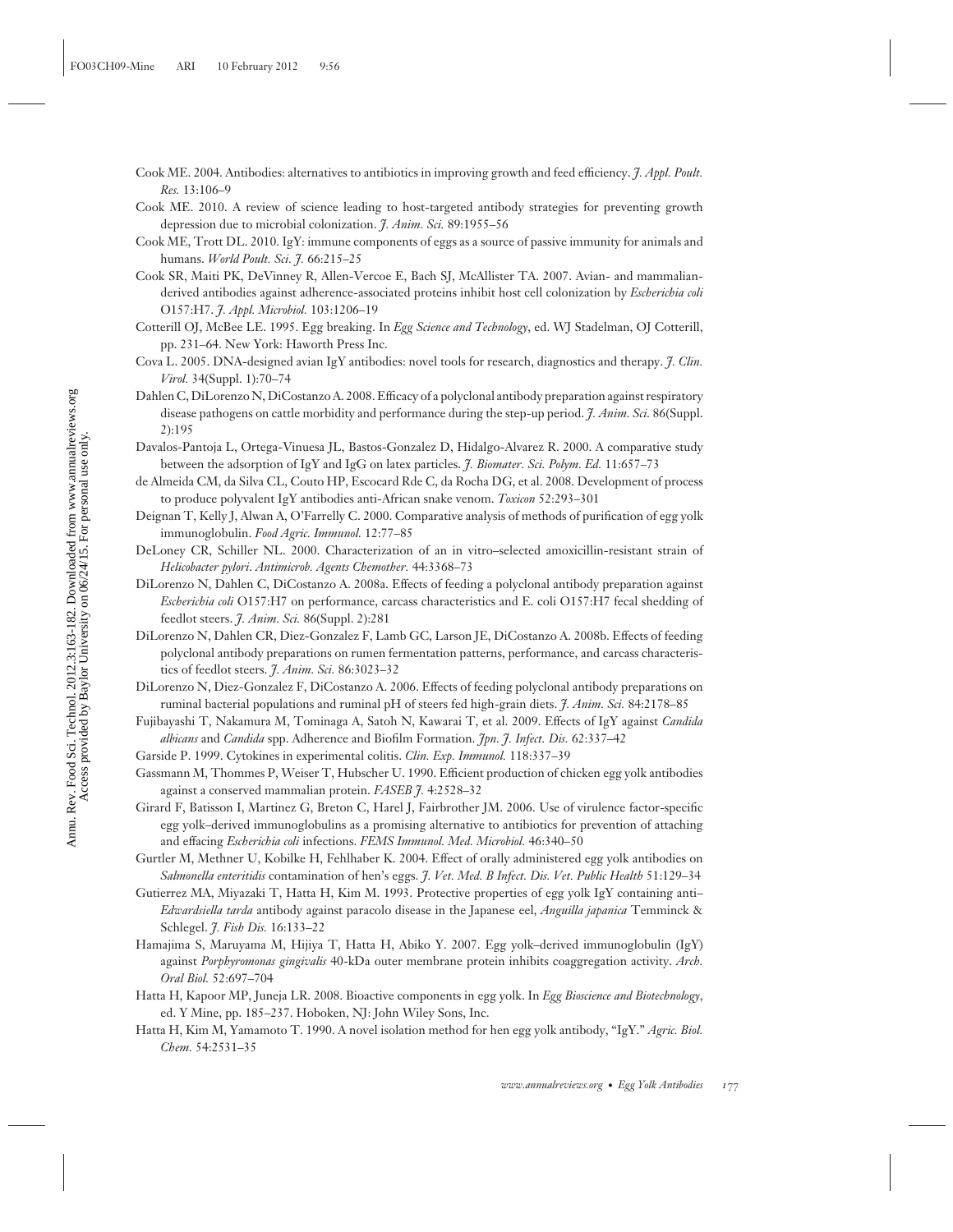- Hatta H, Mabe K, Kim M, Yamamoto T, Gutierrez MA, Miyazaki T. 1994. Prevention of fish disease using egg yolk antibody. In *Egg Uses and Processing Technologies, New Developments*, ed. JS Sim, S Nakai, pp. 241– 49. Oxon, UK: CAB Int.
- Hatta H, Sim JS, Nakai S. 1988. Separation of phospholipids from egg yolk and recovery of water-soluble proteins. *J. Food Sci.* 53:425–27
- Hatta H, Tsuda K, Akachi S, Kim M, Yamamoto T. 1993a. Productivity and some properties of egg yolk antibody (IgY) against human rotavirus compared with rabbit IgG. *Biosci. Biotechnol. Biochem.* 57:450–54
- Hatta H, Tsuda K, Akachi S, Kim M, Yamamoto T, Ebina T. 1993b. Oral passive immunization effect of antihuman rotavirus IgY and its behavior against proteolytic enzymes. *Biosci. Biotechnol. Biochem.* 57:1077–81
- Hatta H, Tsuda K, Ozeki M, Kim M, Yamamoto T, et al. 1997. Passive immunization against dental plaque formation in humans: effect of a mouth rinse containing egg yolk antibodies (IgY) specific to *Streptococcus mutans*. *Caries Res.* 31:268–74
- Herath C, Kumar P, Singh M, Kumar D, Ramakrishnan S, et al. 2010. Experimental iron-inactivated *Pasteurella multocida* A: 1 vaccine adjuvanted with bacterial DNA is safe and protects chickens from fowl cholera. *Vaccine* 28:2284–89
- Horie K, Horie N, Abdou AM, Yang JO, Yun SS, et al. 2004. Suppressive effect of functional drinking yogurt containing specific egg yolk immunoglobulin on *Helicobacter pylori* in humans. *J. Dairy Sci.* 87:4073–79
- Horikoshi T, Hiraoka J, Saito M, Hamada S. 1993. IgG antibody from hen egg yolk: purification by ethanol fractionation. *J. Food Sci.* 58:739–42
- Ibrahim el SM, Rahman AK, Isoda R, Umeda K, Van Sa N, Kodama Y. 2008. In vitro and in vivo effectiveness of egg yolk antibody against *Candida albicans* (anti-CA IgY). *Vaccine* 26:2073–80
- Ikemori Y, Kuroki M, Peralta RC, Yokoyama H, Kodama Y. 1992. Protection of neonatal calves against fatal enteric colibacillosis by administration of egg yolk powder from hens immunized with K99-piliated enterotoxigenic *Escherichia coli*. *Am. J. Vet. Res.* 53:2005–8
- Jaradat ZW, Marquardt RR. 2000. Studies on the stability of chicken IgY in different sugars, complex carbohydrates and food materials. *Food Agric. Immunol.* 12:263–72
- Jensenius JC, Andersen I, Hau J, Crone M, Koch C. 1981. Eggs: conveniently packaged antibodies. Methods for purification of yolk IgG. *J. Immunol. Methods* 46:63–68
- Jensenius JC, Koch C. 1993. On the purification of IgG from egg yolk. *J. Immunol. Methods* 164:141–42
- Jin LZ, Baidoo SK, Marquardt RR, Frohlich AA. 1998. In vitro inhibition of adhesion of enterotoxigenic *Escherichia coli* K88 to piglet intestinal mucus by egg-yolk antibodies. *FEMS Immunol. Med. Microbiol.* 21:313–21
- Karlsson M, Kollberg H, Larsson A. 2004. Chicken IgY: utilizing the evolutionary advantage. *World Poult. Sci. J.* 60:341–47
- Kim H, Nakai S. 1996. Immunoglobulin separation from egg yolk: a serial filtration system. *J. Food Sci.* 61:510–13
- Kim H, Nakai S. 1998. Simple separation of immunoglobulin from egg yolk by ultrafiltration. *J. Food Sci.* 63:485–90
- Kollberg H, Carlander D, Olesen H, Wejaker PE, Johannesson M, Larsson A. 2003. Oral administration of specific yolk antibodies (IgY) may prevent *Pseudomonas aeruginosa* infections in patients with cystic fibrosis: a phase I feasibility study. *Pediatr. Pulmonol.* 35:433–40
- Kovacs-Nolan J, Mine Y. 2005. Microencapsulation for the gastric passage and controlled intestinal release of immunoglobulin Y. *J. Immunol. Methods* 296:199–209
- Kruger C, Pearson SK, Kodama Y, Vacca Smith A, Bowen WH, Hammarstrom L. 2004. The effects of egg-derived antibodies to glucosyltransferases on dental caries in rats. *Caries Res.* 38:9–14
- Kumaran T, Michaelbabu A, Selvaraj T, Albindhas S, Citarasu T. 2010. Production of anti WSSV IgY edible antibody using herbal immunoadjuvant asparagus racemosus and its immunological influence against WSSV infection in penaeus monodon. *J. Aquaculture Feed Sci. Nutr.* 2:1–5
- Kuroki M, Ikemori Y, Yokoyama H, Peralta RC, Icatlo FC Jr, Kodama Y. 1993. Passive protection against bovine rotavirus–induced diarrhea in murine model by specific immunoglobulins from chicken egg yolk. *Vet. Microbiol.* 37:135–46
- Kuroki M, Ohta M, Ikemori Y, Peralta RC, Yokoyama H, Kodama Y. 1994. Passive protection against bovine rotavirus in calves by specific immunoglobulins from chicken egg yolk. *Arch. Virol.* 138:143–48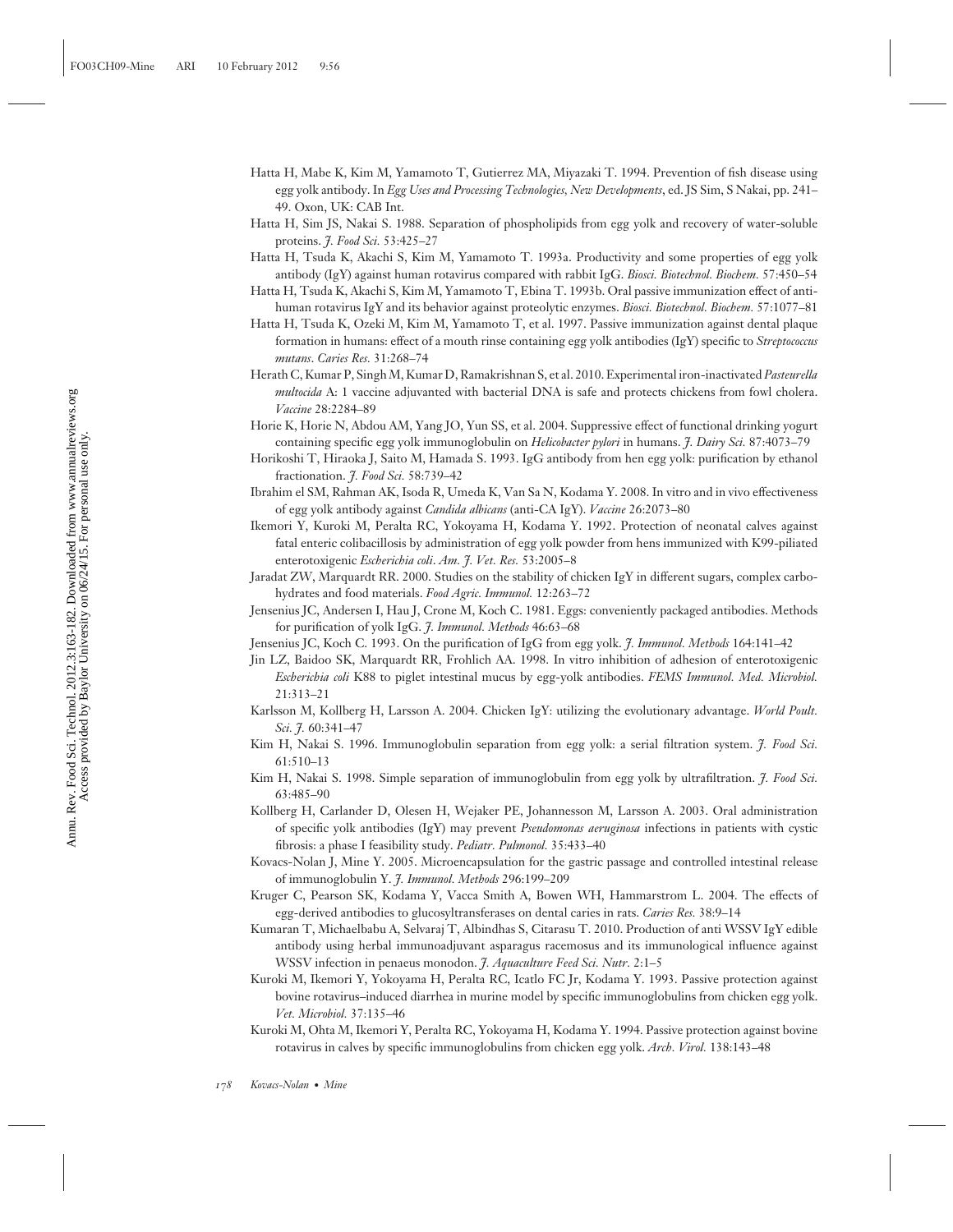- Kwan L, Li-Chan EC, Helbig N, Nakai S. 1991. Fractionation of water-soluble and -insoluble components from egg yolk with minimum use of organic solvents. *J. Food Sci.* 56:1537–41
- Kweon CH, Kwon BJ, Woo SR, Kim JM, Woo GH, et al. 2000. Immunoprophylactic effect of chicken egg yolk immunoglobulin (IgY) against porcine epidemic diarrhea virus (PEDV) in piglets. *J. Vet. Med. Sci.* 62:961–64
- Larsson A, Carlander D, Wilhelmsson M. 1998. Antibody response in laying hens with small amounts of antigen. *Food Agric. Immunol.* 10:29–36
- LeClaire RD, Hunt RE, Bavari S. 2002. Protection against bacterial superantigen staphylococcal enterotoxin B by passive vaccination. *Infect. Immun.* 70:2278–81
- Lee EN, Sunwoo HH, Menninen K, Sim JS. 2002a. In vitro studies of chicken egg yolk antibody (IgY) against *Salmonella enteritidis* and *Salmonella typhimurium*. *Poult. Sci.* 81:632–41
- Lee KA, Chang SK, Lee YJ, Lee JH, Koo NS. 2002b. Acid stability of anti–*Helicobacter pyroli* IgY in aqueous polyol solution. *J. Biochem. Mol. Biol.* 35:488–93
- Lee SB, Mine Y, Stevenson RM. 2000. Effects of hen egg yolk immunoglobulin in passive protection of rainbow trout against *Yersinia ruckeri*. *J. Agric. Food Chem.* 48:110–15
- Lee SH, Lillehoj HS, Park DW, Jang SI, Morales A, et al. 2009a. Induction of passive immunity in broiler chickens against *Eimeria acervulina* by hyperimmune egg yolk immunoglobulin Y. *Poult. Sci.* 88:562–66
- Lee SH, Lillehoj HS, Park DW, Jang SI, Morales A, et al. 2009b. Protective effect of hyperimmune egg yolk IgY antibodies against *Eimeria tenella* and *Eimeria maxima* infections. *Vet. Parasitol.* 163:123–26
- Leslie GA, Martin LN. 1973. Studies on the secretory immunologic system of fowl. 3. Serum and secretory IgA of the chicken. *J. Immunol.* 110:1–9
- Levesque S, Martinez G, Fairbrother JM. 2007. Improvement of adjuvant systems to obtain a cost-effective production of high levels of specific IgY. *Poult. Sci.* 86:630–35
- Li XY, Jin LJ, Lu YN, Zhen YH, Li SY, et al. 2009a. Chitosan-alginate microcapsules for oral delivery of egg yolk immunoglobulin (IgY): effects of chitosan concentration. *Appl. Biochem. Biotechnol.* 159:778–87
- Li XY, Jin LJ, McAllister TA, Stanford K, Xu JY, et al. 2007. Chitosan-alginate microcapsules for oral delivery of egg yolk immunoglobulin (IgY). *J. Agric. Food Chem.* 55:2911–17
- Li XY, Jin LJ, Uzonna JE, Li SY, Liu JJ, et al. 2009b. Chitosan-alginate microcapsules for oral delivery of egg yolk immunoglobulin (IgY): in vivo evaluation in a pig model of enteric colibacillosis. *Vet. Immunol. Immunopathol.* 129:132–36
- Lilius EM, Marnila P. 2001. The role of colostral antibodies in prevention of microbial infections. *Curr. Opin. Infect. Dis.* 14:295–300
- Liu S, Dong W, Kong T. 2010. Preparation and characterization of immunoglobulin yolk against the venom of *Naja atra*. *Indian J. Exp. Biol.* 48:778–85
- Lu Y, Liu J, Jin L, Li X, Zhen Y, et al. 2009. Passive immunization of crayfish (*Procambarus clarkii* ) with chicken egg yolk immunoglobulin (IgY) against white spot syndrome virus (WSSV). *Appl. Biochem. Biotechnol.* 159:750–58
- Lu Y, Liu J, Jin L, Li X, Zhen Y, et al. 2008. Passive protection of shrimp against white spot syndrome virus (WSSV) using specific antibody from egg yolk of chickens immunized with inactivated virus or a WSSV-DNA vaccine. *Fish Shellfish Immunol.* 25:604–10
- Mahdavi AH, Rahmani HR, Nili N, Samie AH, Soleimanian-Zad S, Jahanian R. 2010. Effects of dietary egg yolk antibody powder on growth performance, intestinal *Escherichia coli* colonization, and immunocompetence of challenged broiler chicks. *Poult. Sci.* 89:484–94
- Mathew AG, Cissell R, Liamthong S. 2007. Antibiotic resistance in bacteria associated with food animals: a United States perspective of livestock production. *Foodborne Pathog. Dis.* 4:115–33
- Meenatchisundaram S, Parameswari G, Michael A, Ramalingam S. 2008a. Neutralization of the pharmacological effects of Cobra and Krait venoms by chicken egg yolk antibodies. *Toxicon* 52:221–27
- Meenatchisundaram S, Parameswari G, Michael A, Ramalingam S. 2008b. Studies on pharmacological effects of Russell's viper and Saw-scaled viper venom and its neutralization by chicken egg yolk antibodies. *Int. Immunopharmacol.* 8:1067–73
- Morrison SL, Mohammed MS, Wims LA, Trinh R, Etches R. 2002. Sequences in antibody molecules important for receptor-mediated transport into the chicken egg yolk. *Mol. Immunol.* 38:619–25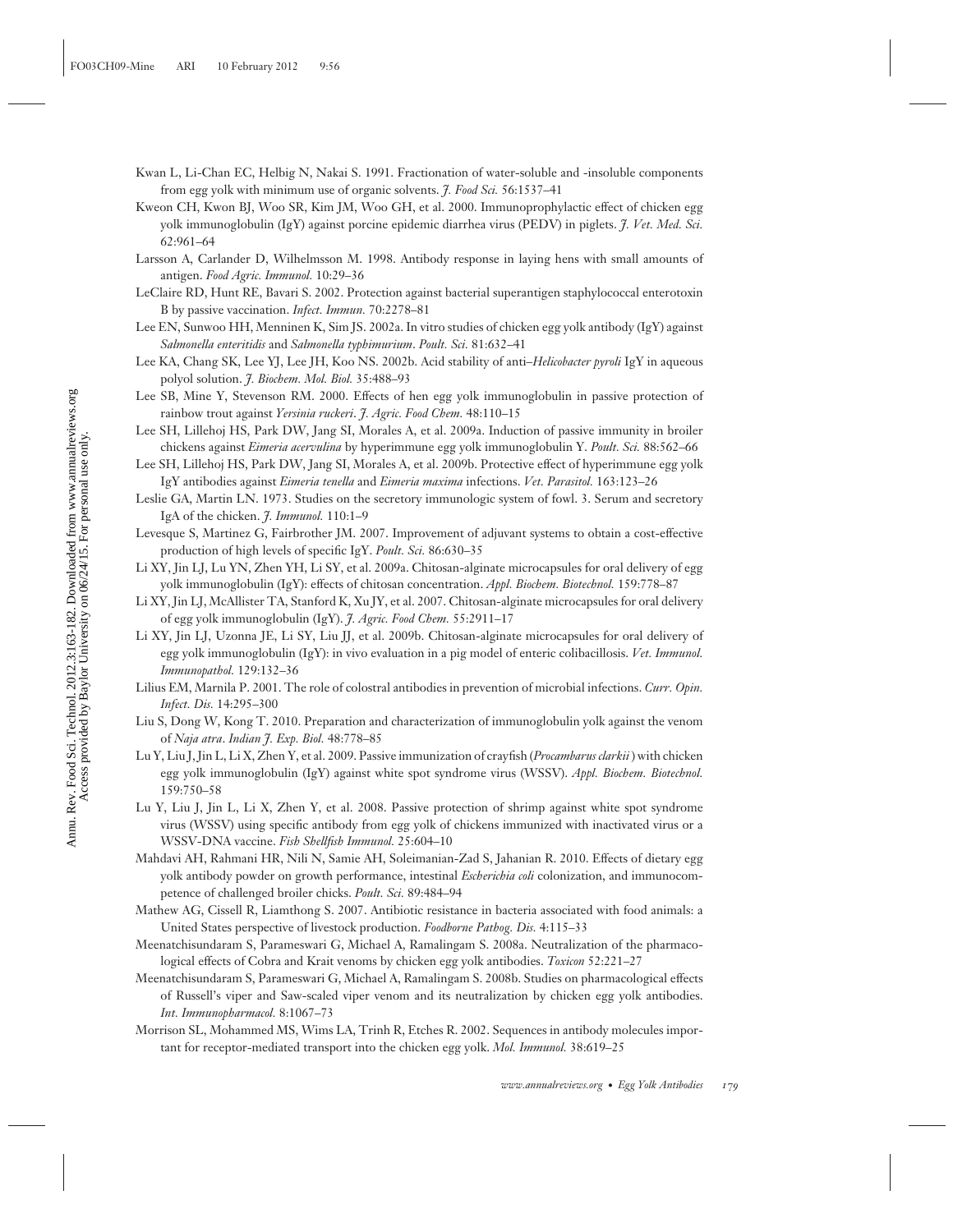- Motoi Y, Inoue S, Hatta H, Sato K, Morimoto K, Yamada A. 2005a. Detection of rabies-specific antigens by egg yolk antibody (IgY) to the recombinant rabies virus proteins produced in *Escherichia coli*. *Jpn. J. Infect. Dis.* 58:115–18
- Motoi Y, Sato K, Hatta H, Morimoto K, Inoue S, Yamada A. 2005b. Production of rabies neutralizing antibody in hen's eggs using a part of the G protein expressed in *Escherichia coli*. *Vaccine* 23:3026–32
- Nakai S, Li-Chan EC, Lo KV. 1994. Separation of immunoglobulin from egg yolk. In *Egg Uses and Processing Technologies. New Developments*, ed. JS Sim, S Nakai, pp. 94–105. Wallingford, UK: CAB Int.
- Nguyen HH, Tumpey TM, Park HJ, Byun YH, Tran LD, et al. 2010. Prophylactic and therapeutic efficacy of avian antibodies against influenza virus H5N1 and H1N1 in mice. *PLoS ONE* 5:e10152
- Nilsson E, Kollberg H, Johannesson M, Wejaker PE, Carlander D, Larsson A. 2007. More than 10 years' continuous oral treatment with specific immunoglobulin Y for the prevention of *Pseudomonas aeruginosa* infections: a case report. *J. Med. Food* 10:375–78
- Nilsson E, Larsson A. 2007. Stability of chicken IgY antibodies freeze-dried in the presence of lactose, sucrose and threalose. *J. Poult. Sci.* 44:58–62
- Nilsson E, Larsson A, Olesen HV, Wejaker PE, Kollberg H. 2008. Good effect of IgY against *Pseudomonas aeruginosa* infections in cystic fibrosis patients. *Pediatr. Pulmonol.* 43:892–99
- Nomura S, Suzuki H, Masaoka T, Kurabayashi K, Ishii H, et al. 2005. Effect of dietary anti-urease immunoglobulin Y on *Helicobacter pylori* infection in Mongolian gerbils. *Helicobacter* 10:43–52
- Park HS, Park KI, Nagappan A, Lee DH, Kang SR, et al. 2011. Proteomic analysis of effects on natural herb additive containing immunoglobulin yolksac (IgY) in pigs. *Am. J. Chin. Med.* 39:477–88
- Paul K, Manjula J, Deepa EP, Selvanayagam ZE, Ganesh KA, Subba Rao PV. 2007. Anti-*Echis carinatus* venom antibodies from chicken egg yolk: isolation, purification and neutralization efficacy. *Toxicon* 50:893–900
- Pauly D, Dorner M, Zhang X, Hlinak A, Dorner B, Schade R. 2009. Monitoring of laying capacity, immunoglobulin Y concentration, and antibody titer development in chickens immunized with ricin and botulinum toxins over a two-year period. *Poult. Sci.* 88:281–90
- Polson A. 1990. Isolation of IgY from the yolks of eggs by a chloroform polyethylene glycol procedure. *Immunol. Investig.* 19:253–58
- Polson A, von Wechmar MB, Fazakerley G. 1980a. Antibodies to proteins from yolk of immunized hens. *Immunol. Commun.* 9:495–514
- Polson A, von Wechmar MB, van Regenmortel MH. 1980b. Isolation of viral IgY antibodies from yolks of immunized hens. *Immunol. Commun.* 9:475–93
- Rahimi S, Moghadam Shiraz Z, Zahraei Salehi T, Karimi Torshizi MA, Grimes JL. 2007. Prevention of *Salmonella* infection in poultry by specific egg-derived antibody. *Int. J. Poult. Sci.* 6:230–35
- Reilly R, Domingo R, Sandhu J. 1997. Oral delivery of antibodies: future pharmacokinetic trends. *Clin. Pharmacokinet.* 4:313–23
- Roos N, Mahe S, Benamouzig R, Sick H, Rautureau J, Tome D. 1995. 15N-labeled immunoglobulins from bovine colostrum are partially resistant to digestion in human intestine. *J. Nutr.* 125:1238–44
- Rose ME, Orlans E, Buttress N. 1974. Immunoglobulin classes in the hen's egg: their segregation in yolk and white. *Eur. J. Immunol.* 4:521–23
- Sandborn WJ, Hanauer SB. 1999. Antitumor necrosis factor therapy for inflammatory bowel disease: a review of agents, pharmacology, clinical results, and safety. *Inflamm. Bowel Dis.* 5:119–33
- Schade R, Calzado EG, Sarmiento R, Chacana PA, Porankiewicz-Asplund J, Terzolo HR. 2005. Chicken egg yolk antibodies (IgY-technology): a review of progress in production and use in research and human and veterinary medicine. *Altern. Lab. Anim.* 33:129–54
- Schade R, Pfister C, Halatsch R, Henklein P. 1991. Polyclonal IgY antibodies from chicken egg-an alternative to the production of mammalian IgG type antibodies in rabbits. *ATLA* 19:403–19
- Schade R, Zhang X-Y, Terzolo HR. 2007. Use of IgY antibodies in human and veterinary medicine. In *Bioactive Egg Compounds*, ed. R Huopalahti, R López-Fandiño, M Anton, R Schade, pp. 213–22. New York: Springer
- Sharma JM. 1999. Introduction to poultry vaccines and immunity. *Adv. Vet. Med.* 41:481–94
- Shimizu M, Fitzsimmons RC, Nakai S. 1988. Anti–*E. coli* immunoglobulin Y isolated from egg yolk of immunized chickens as a potential food ingredient. *J. Food Sci.* 53:1360–68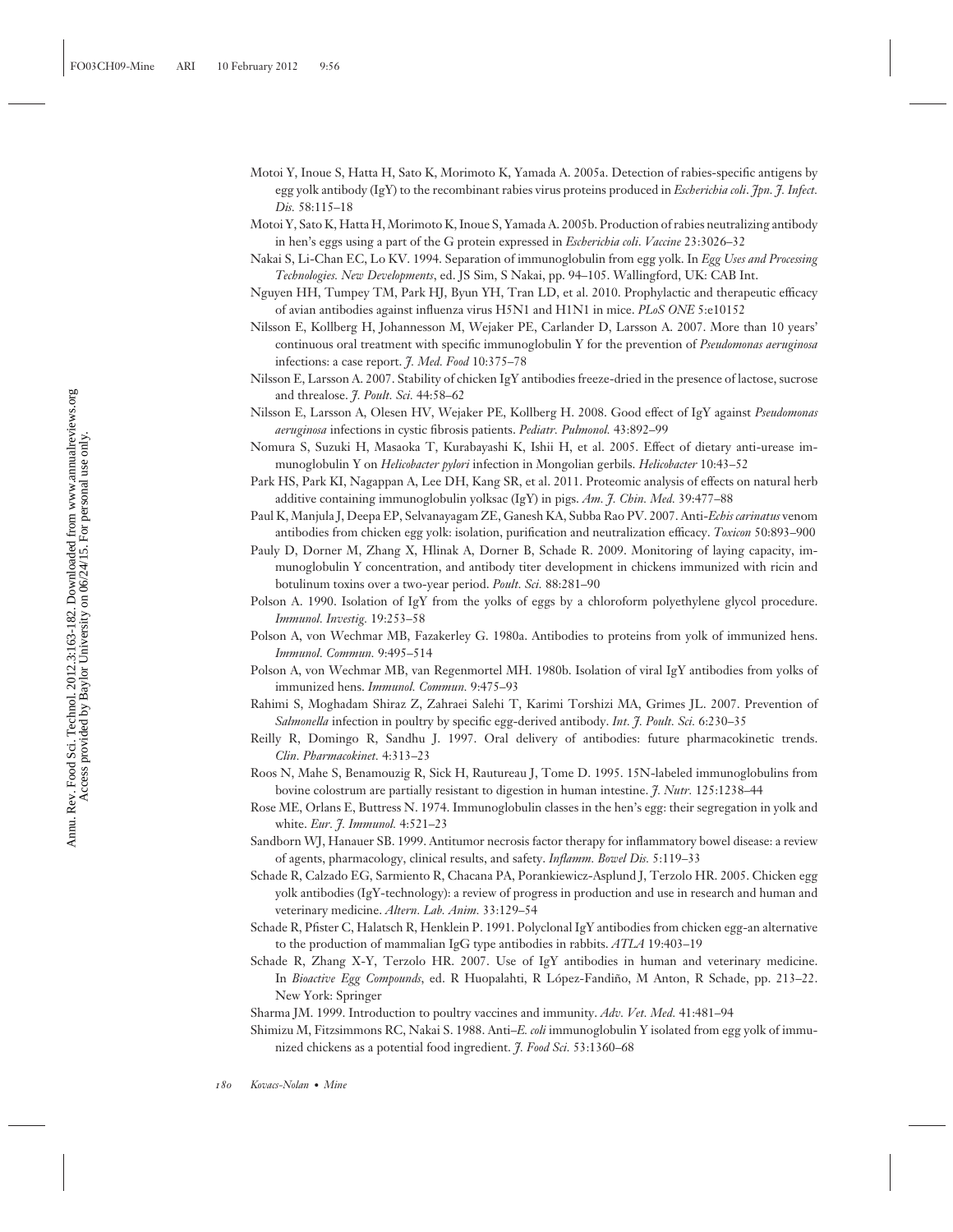- Shimizu M, Miwa Y, Hashimoto K, Goto A. 1993a. Encapsulation of chicken egg yolk immunoglobulin G (IgY) by liposomes. *Biosci. Biotechnol. Biochem.* 57:1445–49
- Shimizu M, Nagashima H, Hashimoto K. 1993b. Comparative studies on molecular stability of immunoglobulin G from different species. *Comp. Biochem. Physiol.* 106:255–61
- Shimizu M, Nagashima H, Hashimoto K, Suzuki T. 1994. Egg yolk antibody (IgY) stability in aqueous solution with high sugar concentrations. *J. Food Sci.* 59:763–72
- Shimizu M, Nagashima H, Sano K, Hashimoto K, Ozeki M, et al. 1992. Molecular stability of chicken and rabbit immunoglobulin G. *Biosci. Biotechnol. Biochem.* 56:270–74
- Shimizu M, Nakane Y. 1995. Encapsulation of biologically active proteins in a multiple emulsion. *Biosci. Biotechnol. Biochem.* 59:492–96
- Shin JH, Nam SW, Kim JT, Yoon JB, Bang WG, Roe IH. 2003. Identification of immunodominant *Helicobacter pylori* proteins with reactivity to *H. pylori*–specific egg-yolk immunoglobulin. *J. Med. Microbiol.* 52:217–22
- Shin JH, Roe IH, Kim HG. 2004. Production of anti–*Helicobacter pylori* urease-specific immunoglobulin in egg yolk using an antigenic epitope of *H. pylori* urease. *J. Med. Microbiol.* 53:31–34
- Shin JH, Yang M, Nam SW, Kim JT, Myung NH, et al. 2002. Use of egg yolk–derived immunoglobulin as an alternative to antibiotic treatment for control of *Helicobacter pylori* infection. *Clin. Diagn. Lab. Immunol.* 9:1061–66
- Smith DJ, King WF, Godiska R. 2001. Passive transfer of immunoglobulin Y antibody to *Streptococcus mutans* glucan binding protein B can confer protection against experimental dental caries.*Infect. Immun.* 69:3135– 42
- Sugita-Konishi Y, Shibata K, Yun SS, Hara-Kudo Y, Yamaguchi K, Kumagai S. 1996. Immune functions of immunoglobulin Y isolated from egg yolk of hens immunized with various infectious bacteria. *Biosci. Biotechnol. Biochem.* 60:886–88
- Suzuki N, Lee YC. 2004. Site-specific N-glycosylation of chicken serum IgG. *Glycobiology* 14:275–92
- Svendsen L, Crowley A, Ostergaard LH, Stodulski G, Hau J. 1995. Development and comparison of purification strategies for chicken antibodies from egg yolk. *Lab. Anim. Sci.* 45:89–93
- Taylor AI, Fabiane SM, Sutton BJ, Calvert RA. 2009. The crystal structure of an avian IgY-Fc fragment reveals conservation with both mammalian IgG and IgE. *Biochemistry* 48:558–62
- Tesar DB, Cheung EJ, Bjorkman PJ. 2008. The chicken yolk sac IgY receptor, a mammalian mannose receptor family member, transcytoses IgY across polarized epithelial cells. *Mol. Biol. Cell* 19:1587–93
- Tezuka A, Hamajima S, Hatta H, Abiko Y. 2006. Inhibition of *Porphyromonas gingivalis* hemagglutinating activity by IgY against a truncated HagA. *J. Oral Sci.* 48:227–32
- Thalley BS, Carroll SB. 1990. Rattlesnake and scorpion antivenoms from the egg yolks of immunized hens. *Biotechnology* (*N. Y.*) 8:934–38
- Tini M, Jewell UR, Camenisch G, Chilov D, Gassmann M. 2002. Generation and application of chicken egg-yolk antibodies. *Comp. Biochem. Physiol. A Mol. Integr. Physiol.* 131:569–74
- Trott DL, Hellestad EM, Yang M, Cook ME. 2008. Additions of killed whole cell bacteria preparations to Freund complete adjuvant alter laying hen antibody response to soluble protein antigen. *Poult. Sci.* 87:912–17
- Trott DL, Yang M, Gonzalez J, Larson AE, Tepp WH, et al. 2009a. Egg yolk antibodies for detection and neutralization of *Clostridium botulinum* type A neurotoxin. *J. Food Prot.* 72:1005–11
- Trott DL, Yang M, Utterback PL, Utterback CW, Koelkeback KW, Cook ME. 2009b. Utility of spent single comb white leghorn hens for production of polyclonal egg yolk antibody. *J. Appl. Poult. Res.* 18:679–89
- Tsukamoto M, Hiroi S, Adachi K, Kato H, Inai M, et al. 2011. Antibodies against swine influenza virus neutralize the pandemic influenza virus A/H1N1. *Mol. Med. Rep.* 4:209–14
- Van de Perre P. 2003. Transfer of antibody via mother's milk. *Vaccine* 21:3374–76
- Van Nguyen S, Umeda K, Yokoyama H, Tohya Y, Kodama Y. 2006. Passive protection of dogs against clinical disease due to canine parvovirus-2 by specific antibody from chicken egg yolk. *Can. J. Vet. Res.* 70:62–64
- Vega C, Bok M, Chacana P, Saif L, Fernandez F, Parreno V. 2011. Egg yolk IgY: protection against rotavirus induced diarrhea and modulatory effect on the systemic and mucosal antibody responses in newborn calves. *Vet. Immunol. Immunopathol.* 142:156–69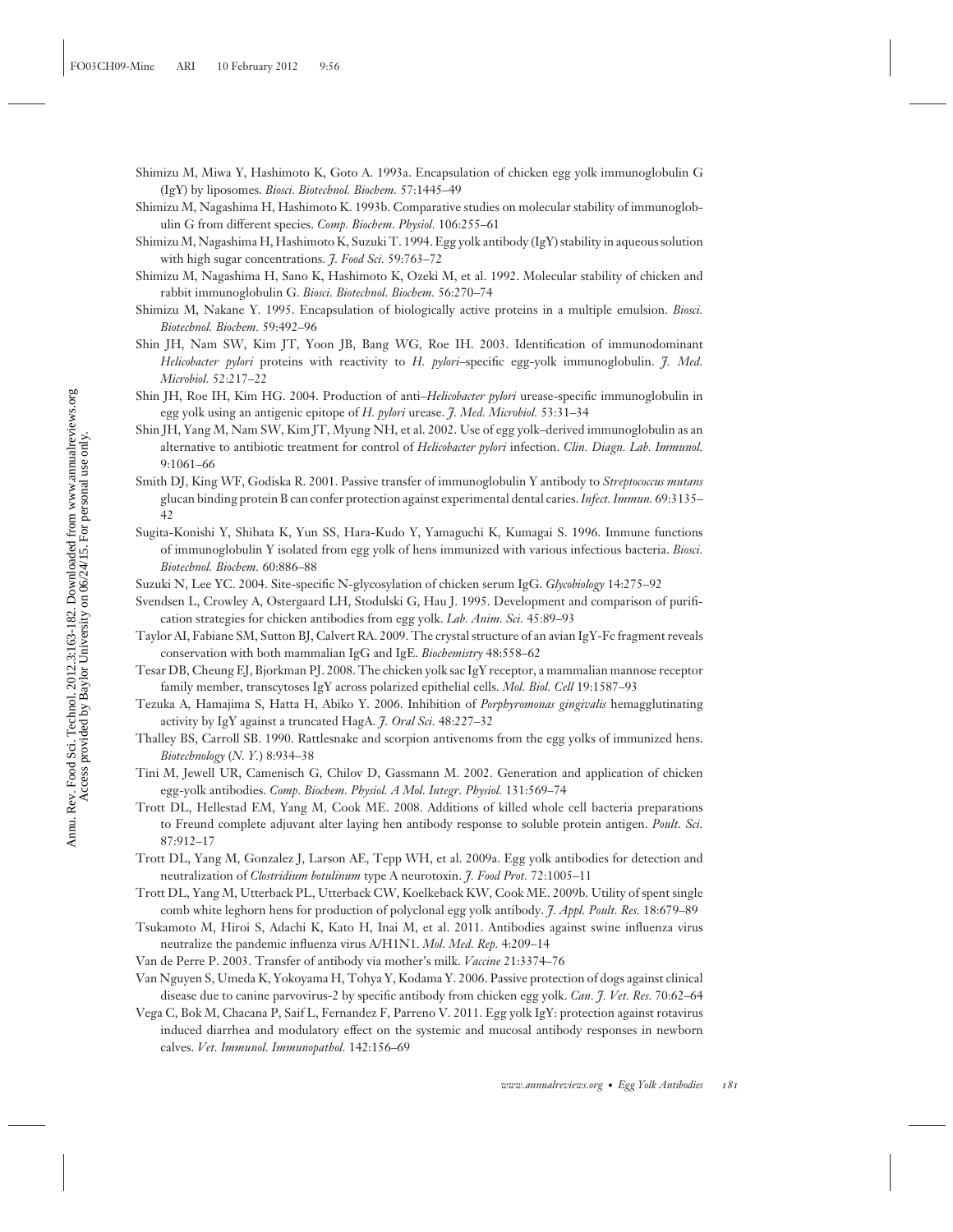- Wang LH, Li XY, Jin LJ, You JS, Zhou Y, et al. 2011. Characterization of chicken egg yolk immunoglobulins (IgYs) specific for the most prevalent capsular serotypes of mastitis-causing *Staphylococcus aureus*. *Vet. Microbiol.* 149:415–21
- Wang Q, Hou XJ, Cai K, Li T, Liu YN, et al. 2010. Passive protection of purified yolk immunoglobulin administered against Shiga toxin 1 in mouse models. *Can. J. Microbiol.* 56:1003–10
- Wang XZ, Fan B, Liu LG, Hu XY, Li RY, et al. 2008. In vitro inhibition of oral *Candida albicans* by chicken egg yolk antibody (IgY). *Mycopathologia* 165:381–87
- Wanke R, Schmidt P, Erhard MH, Sprick-Sanjose Messing A, Stangassinger M, et al. 1996. Freund's complete adjuvant in the chicken: efficient immunostimulation with severe local inflammatory reaction. *Zentralbl. Veterinarmed. A* 43:243–53
- Warr GW, Magor KE, Higgins DA. 1995. IgY: clues to the origins of modern antibodies. *Immunol. Today* 16:392–98
- Worledge KL, Godiska R, Barrett TA, Kink JA. 2000. Oral administration of avian tumor necrosis factor antibodies effectively treats experimental colitis in rats. *Dig. Dis. Sci.* 45:2298–305
- Xun Z, Li-Yuan G, Zhibang Y, Xiaoping C. 2010. Protective effects of sucralfate on anti–*H. pylori* VacA IgY in vivo and in vitro. *Afr. J. Microbiol. Res.* 4:1091–99
- Yegani M, Korver DR. 2010. Application of egg yolk antibodies as replacement for antibiotics in poultry. *World Poult. Sci. J.* 66:27–37
- Yokoyama H, Peralta RC, Diaz R, Sendo S, Ikemori Y, Kodama Y. 1992. Passive protective effect of chicken egg yolk immunoglobulins against experimental enterotoxigenic *Escherichia coli* infection in neonatal piglets. *Infect. Immun.* 60:998–1007
- Yokoyama K, Sugano N, Rahman AK, Oshikawa M, Ito K. 2007a. Activity of anti–*Porphyromonas gingivalis* egg yolk antibody against gingipains in vitro. *Oral Microbiol. Immunol.* 22:352–55
- Yokoyama K, Sugano N, Shimada T, Shofiqur RA, Ibrahim el SM, et al. 2007b. Effects of egg yolk antibody against *Porphyromonas gingivalis gingipains* in periodontitis patients. *J. Oral Sci.* 49:201–6
- Yousif AA, Mohammad WA, Khodeir MH, Zeid AZ, el-Sanousi AA, et al. 2006. Oral administration of hyperimmune IgY: an immunoecological approach to curbing acute infectious bursal disease virus infection. *Egypt. J. Immunol.* 13:85–94
- Zhang WW. 2003. The use of gene-specific IgY antibodies for drug target discovery. *Drug Discov. Today* 8:364–71
- Zhen YH, Jin LJ, Guo J, Li XY, Lu YN, et al. 2008. Characterization of specific egg yolk immunoglobulin (IgY) against mastitis-causing *Escherichia coli*. *Vet. Microbiol.* 130:126–33
- Zhen YH, Jin LJ, Li XY, Guo J, Li Z, et al. 2009. Efficacy of specific egg yolk immunoglobulin (IgY) to bovine mastitis caused by *Staphylococcus aureus*. *Vet. Microbiol.* 133:317–22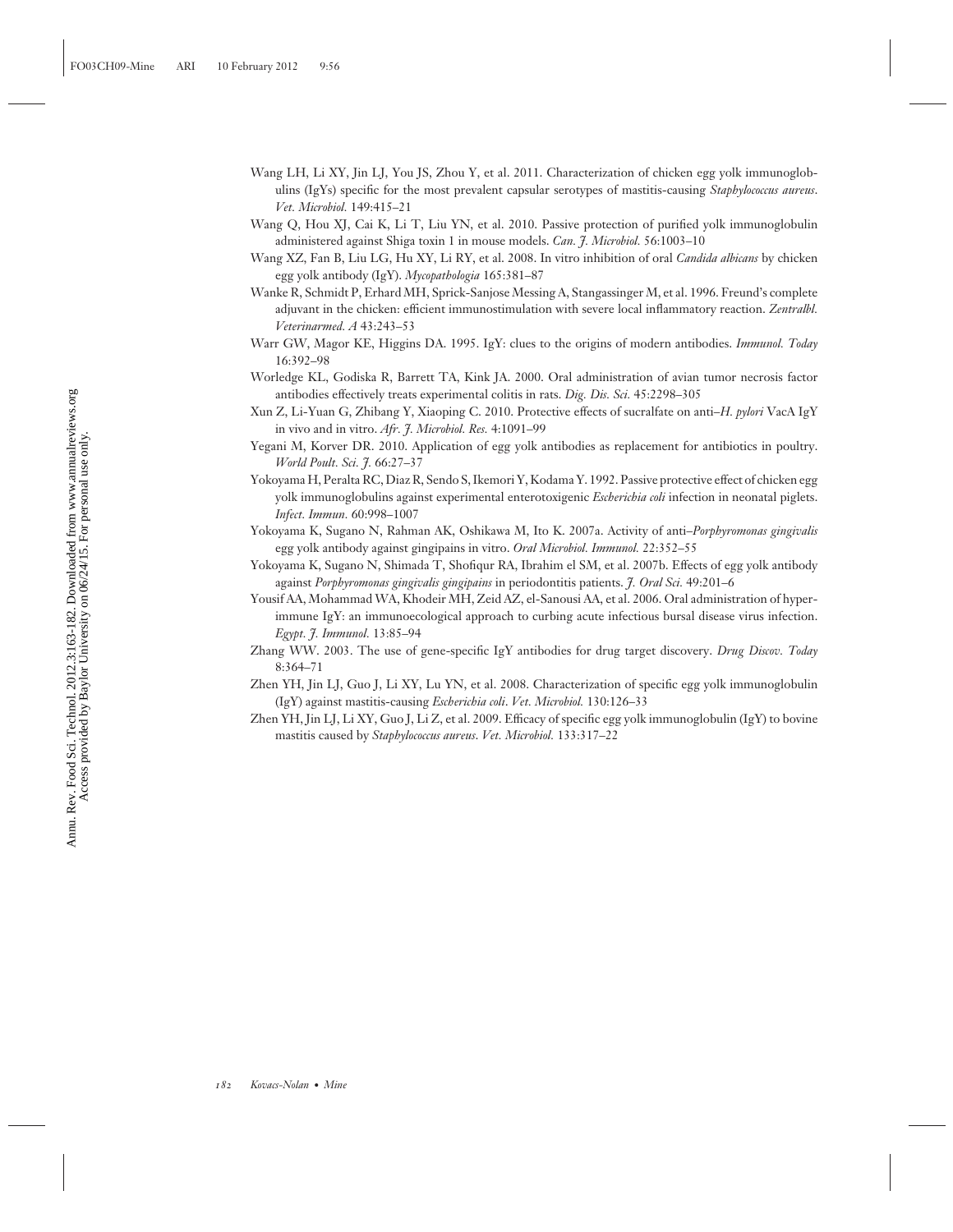## $\overline{\text{R}}$

*v*

**Annual Review of Food Science and Technology**

### Contents Volume 3, 2012

| Lessons Learned                                                                                                                                                    |
|--------------------------------------------------------------------------------------------------------------------------------------------------------------------|
| Acrylamide in Foods: A Review of the Science<br>and Future Considerations<br>David R. Lineback, James R. Coughlin, and Richard H. Stadler 15                       |
| Aerobic Respiration Metabolism in Lactic Acid Bacteria<br>and Uses in Biotechnology<br>Martin B. Pedersen, Philippe Gaudu, Delphine Lechardeur, Marie-Agnès Petit, |
| Alternatives to Those Artificial FD&C Food Colorants                                                                                                               |
| Biochemical Basis for Functional Ingredient Design from Fruits<br>Jissy K. Jacob, Krishnaraj Tiwari, Julieta Correa-Betanzo, Azizah Misran,                        |
| Challenges for the Delivery of Long-Chain n-3 Fatty Acids<br>in Functional Foods                                                                                   |
| Cold Plasma Decontamination of Foods                                                                                                                               |
| CRISPR: New Horizons in Phage Resistance and Strain Identification                                                                                                 |
| Egg Yolk Antibodies for Passive Immunity                                                                                                                           |
| <b>Encapsulation of New Active Ingredients</b>                                                                                                                     |
| Food Safety and Organic Meats                                                                                                                                      |
| Functional Replacements for Gluten<br>Emanuele Zannini, Julie Miller Jones, Stefano Renzetti, and Elke K. Arendt  227                                              |